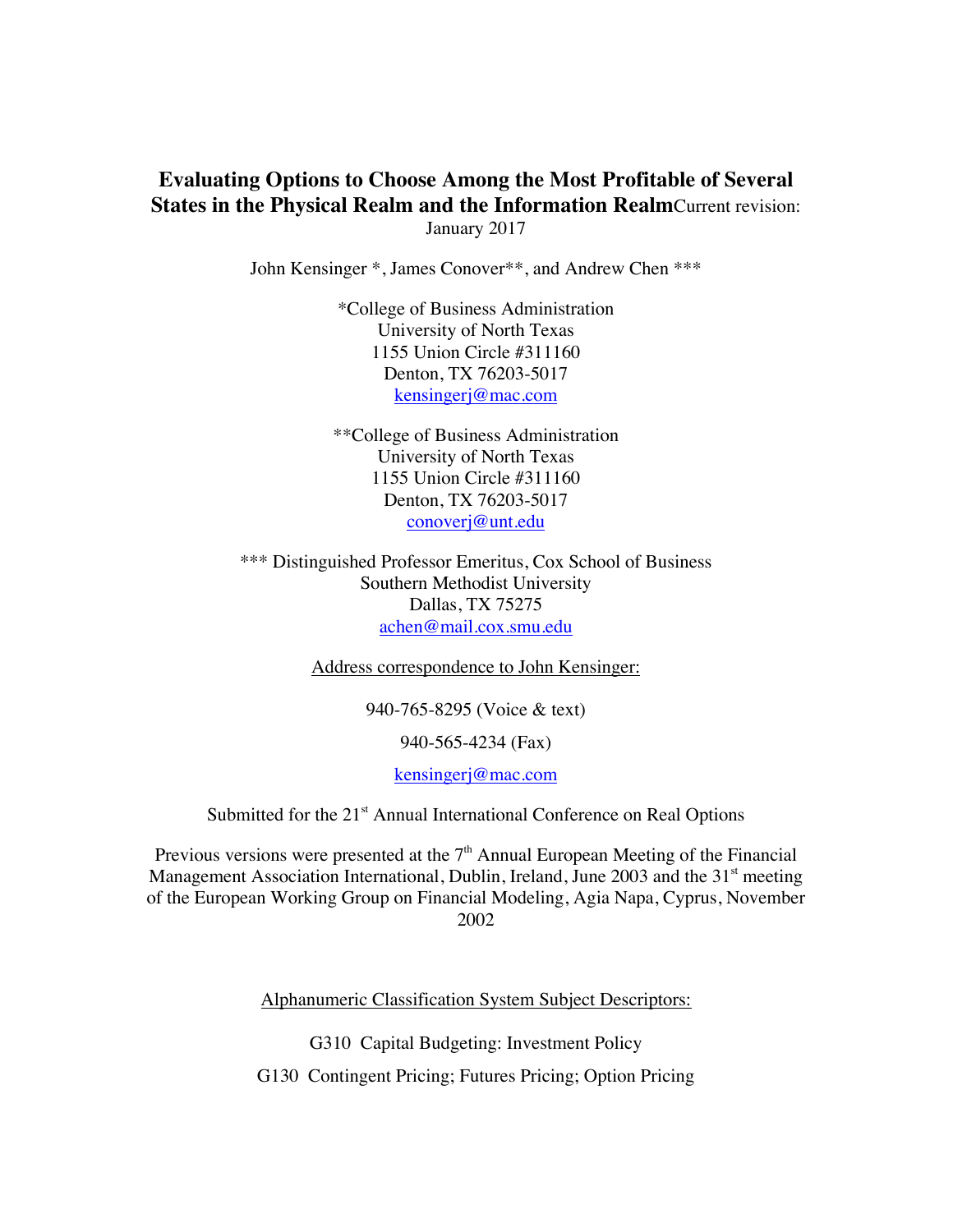# **Evaluating Options to Choose Among the Most Profitable of Several States in the Physical Realm and the Information Realm**

### **Abstract**

Option models have provided insight into the value of flexibility to switch from one state to another (such as switching a mine or refinery from operating to closed status). More complex flexible processes offer multiple possibilities for switching states. A fabrication facility, for example, may offer options to shift from the current status to any of several alternatives (reflecting reconfiguration of basic facilities to accommodate different operating processes with different outputs). New algorithms enable practical application of complex option pricing models to flexible facilities, improving analysts' ability to draw sound conclusions about the effects of flexibility and innovativeness on share value. Careful attention to estimating the matrix of correlations among the values of potential alternative states allows explicit integration of financial analysis and strategic analysis—especially the influence of substitutes and the anticipated reactions of competitors, suppliers, and potential new entrants. [JEL: G31, G13]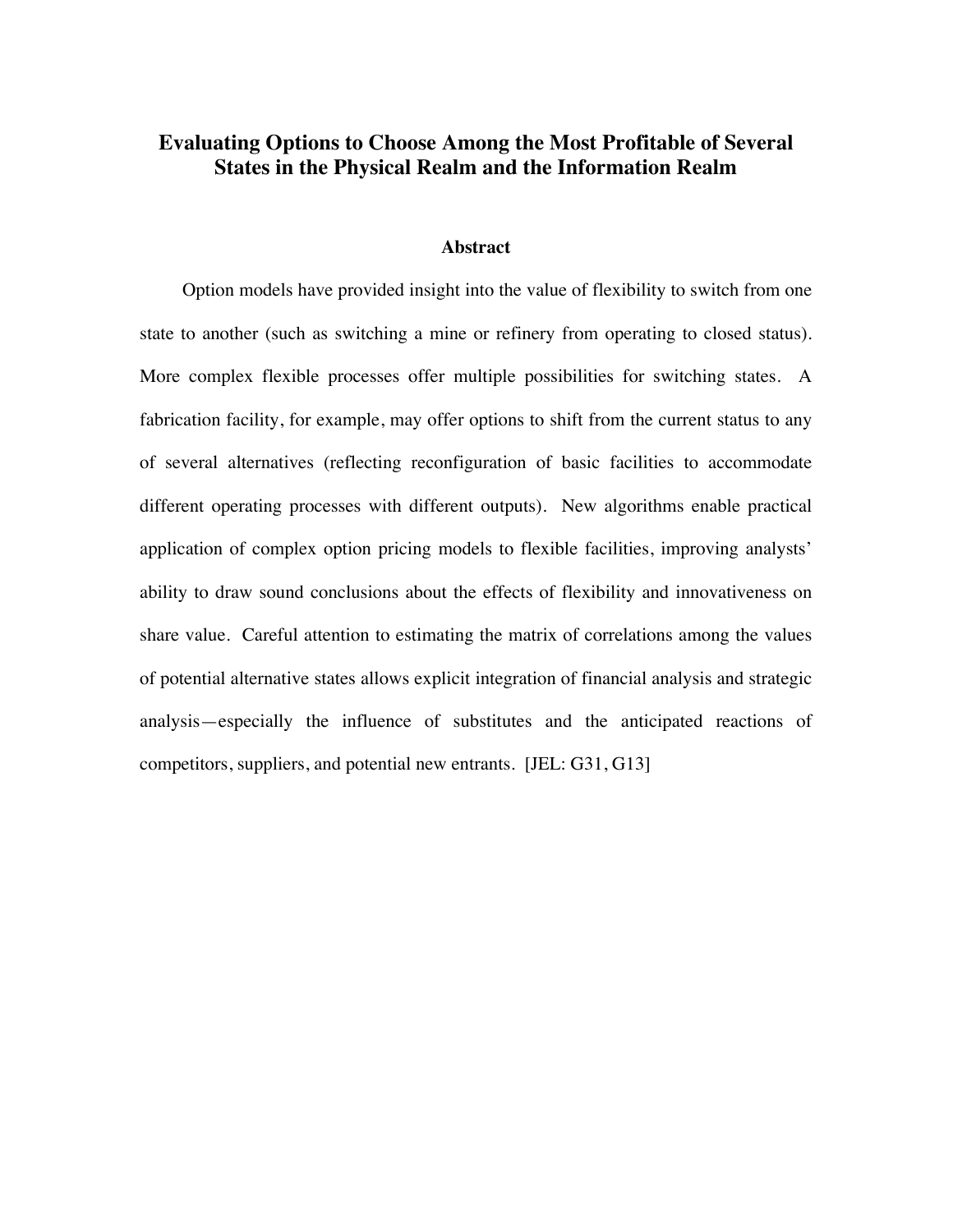# **Evaluating Options to Choose Among the Most Profitable of Several States in the Physical Realm and the Information Realm**

## **1. Introduction**

One of the problems challenging decision makers today is deciding how much to spend for fabrication facilities that offer flexibility to switch among several operational states.<sup>1</sup> In this paper we apply option-pricing methods to evaluating investments in facilities that readily can be reconfigured to support the most valuable choice among several processes that produce different outputs (or utilize different inputs to produce a given output).

Previous work has addressed the classic problem of flexible manufacturing facilities that operate in batch mode and can switch on very short notice among many different output goods, even offering choices to use the least expensive among several different inputs (for example, classic flexible fabrication cells such as computer-controlled machine tools can convert a generic input, such as a cube of steel, into any of a variety of different machined parts).<sup>2</sup> The problem addressed in this paper is substantially different. Here we are dealing with facilities that operate in process mode. Thus they do not offer the extreme flexibility of batch mode, yet still provide significantly greater value than simple facilities that are specialized for a single process. Option pricing models offer a tractable application that can greatly illuminate the analysis of investments in processoriented flexible facilities.

<u>.</u>

<sup>&</sup>lt;sup>1</sup>See Triantis and Hodder (1990), Avishai (1989) and Kaplan (1986).

<sup>2</sup> See Chen, Conover, and Kensinger (1998).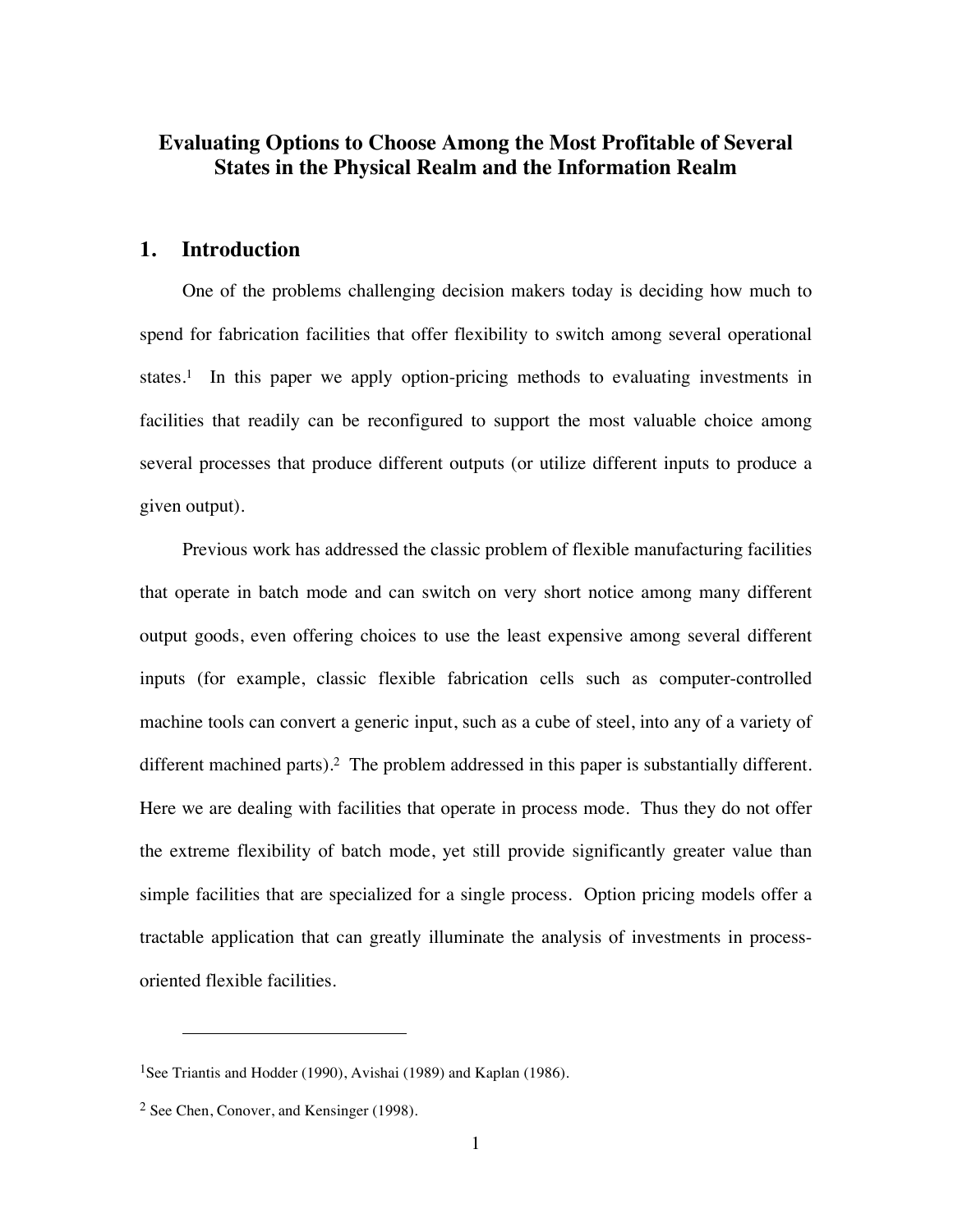Kaplan (1986) addresses the problems of analyzing investments in flexible facilities using discounted cash flow (DCF) analysis, noting the difficulty in estimating how much the inherent flexibility of such a system adds to its value. The multiple exchange option approach, however, could significantly reduce the degree to which the analysis of such investments must be left to qualitative considerations.

Triantis and Hodder (1990) define flexible production systems broadly enough to include refineries, chemical plants, and a range of flexible manufacturing system (FMS) installations. Inputs may be varied, too, as in the case of beverage-can-making equipment that can work with either steel or aluminum, whichever is cheaper. Over its economic life such a system normally operates in several different configurations, and its worth in each state is the value it adds to the economy by accomplishing resource conversion. In no rational case, however, would the operation be sustained if negative value would result.

The value of the facility at a given time includes its value over its remaining economic life in the current configuration, plus the value of the option to switch into any of *m* different configurations. The option to switch would be exercised when the value in a different configuration (plus the associated switching option in that state) exceeds the current value plus the cost of switching. The array of possible choices includes, but is definitely not restricted to, shutting down temporarily. Thus the valuation problem covers the following points:

• There are options to choose the most profitable from an array of choices available at the moment.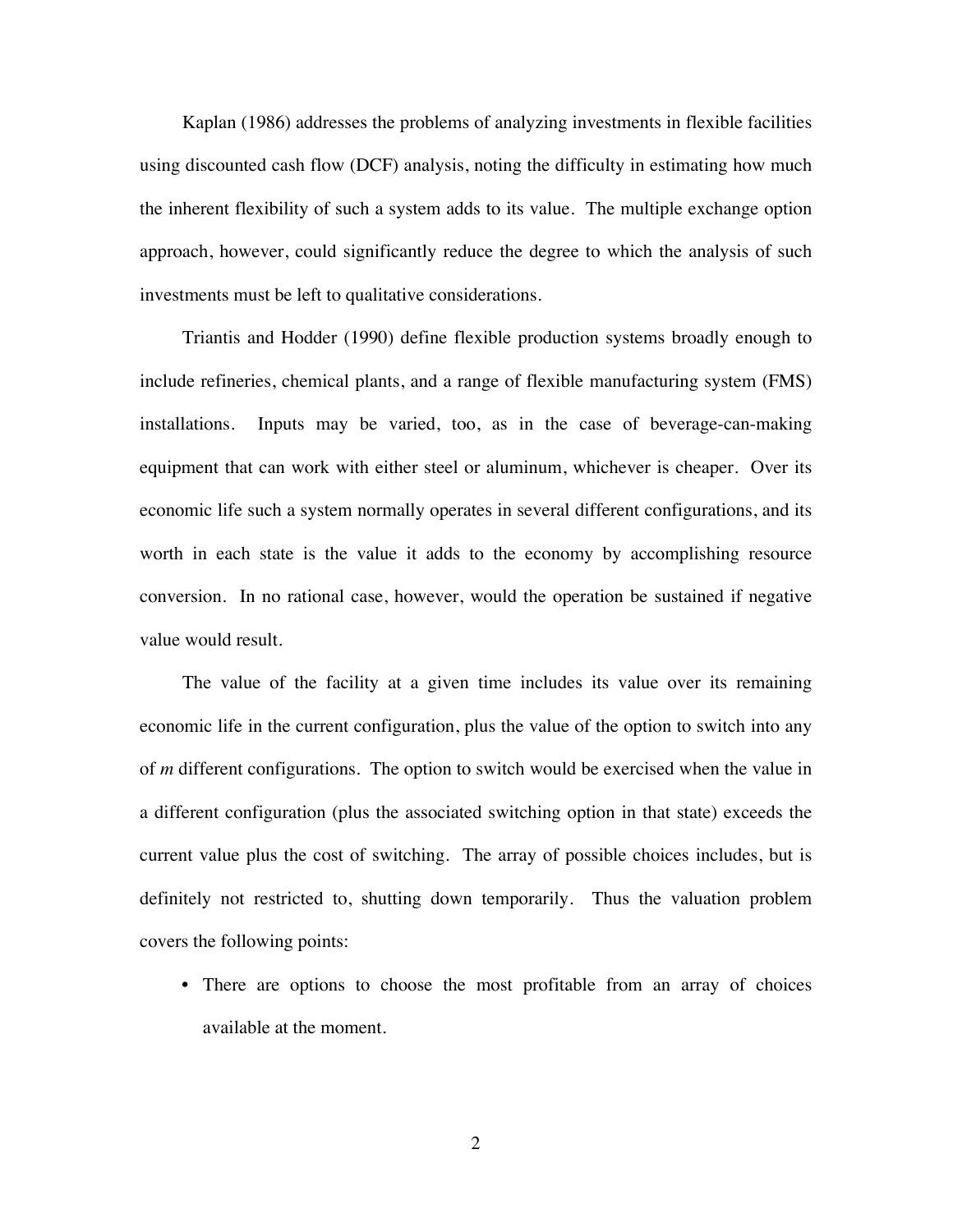- There are options to shut down temporarily when no profitable activity is available. This issue has been examined by McDonald and Siegel (1985) oil refineries and other facilities that can switch back and forth between two states (operating or closed). Here we extend the problem to multiple states.
- There are options to add new products to the repertoire by developing or purchasing additional capabilities that can be supported by existing facilities. This is analogous to the growth options analyzed by Majd and Pindyck (1987).

The standard discounted cash flow (DCF) investment analysis tools ignore the value of flexibility. Instead, one who uses the standard tools treats the project as a "black box" that will somehow produce a stream of future cash flows without human guidance in response to future changes in the environment.<sup>3</sup> It is simply assumed that the project will be launched and then left on its own.

The first applications of option pricing theory to the valuation of real options were aimed at valuing the option to abandon a project entirely and liquidate its assets.4 Then, applications were developed for valuing natural resource investments such as mines and oil leases. Such projects can be viewed as options to buy basic commodities.5 Next, options to exchange one product for another have been applied to gain insight into the value of flexible production systems.<sup>6</sup>

-

<sup>&</sup>lt;sup>3</sup>Richard Brealey and Stewart Myers discuss this shortcoming extensively in Chapter 10 of their book, *Principles of Corporate Finance* (5th Edition), McGraw-Hill, 1996.

<sup>&</sup>lt;sup>4</sup>See Kensinger (1980) and Myers & Majd (1983).

<sup>&</sup>lt;sup>5</sup>See Brennan & Schwarz (1985) and Siegel, Smith, & Paddock (1987).

<sup>6</sup>See Kensinger (1987), Triantis & Hodder (1990), and Chen, Conover, and Kensinger (1998).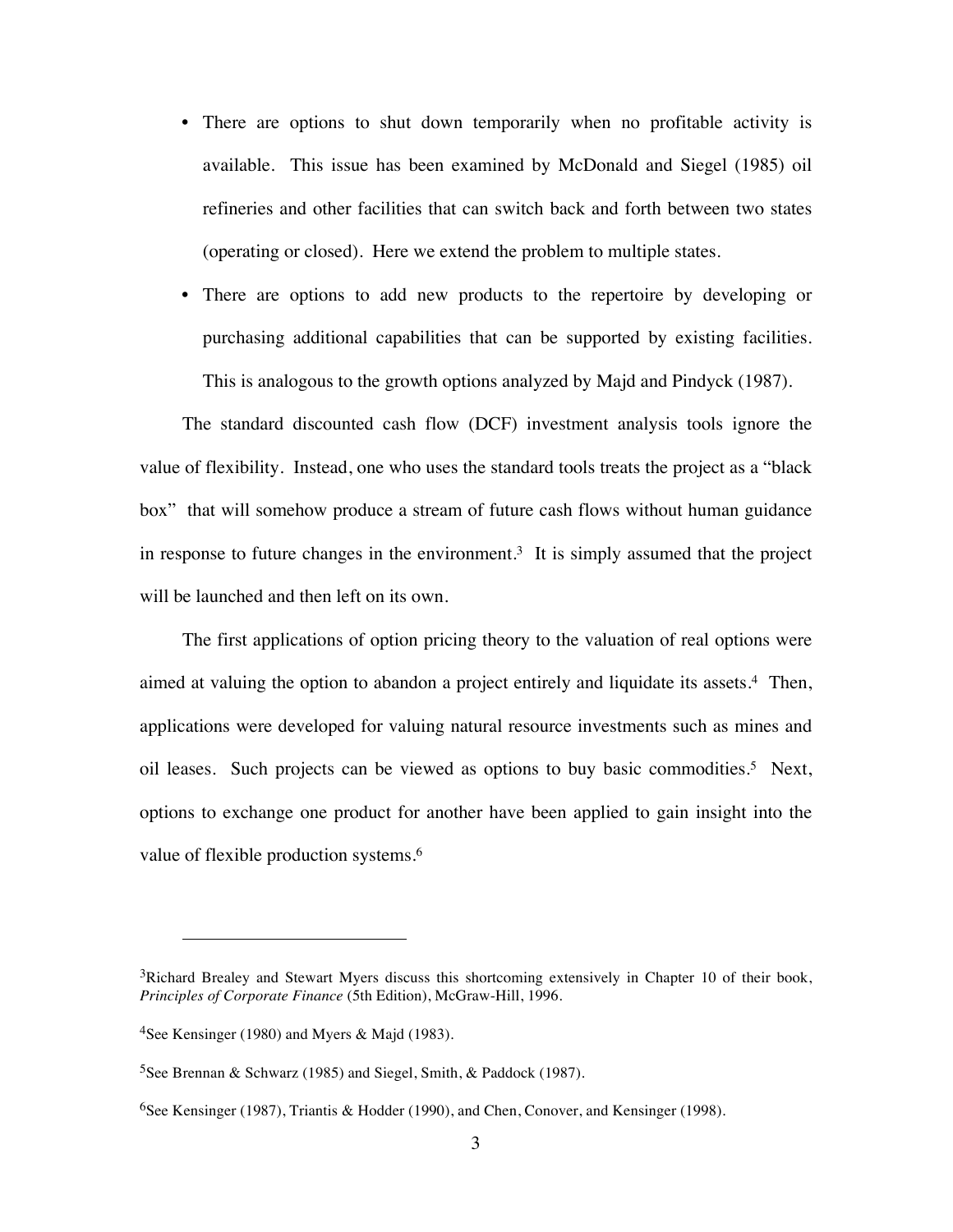In Section 2 we extend the existing techniques to a discussion of options to switch from the current configuration to the most valuable of several alternative states. We discuss this in terms of Margrabe's (1982) generic model, which is broad enough to include a variety of probability distributions for generating prices. Then we discuss implementation using the Boyle-Tse (1990) algorithm for solving the Johnson (1987) multiple exchange option model. This extends beyond the previous work to gain insights into the value of flexibility in process-oriented facilities.Developing methodologies for valuing real options is important in making progress toward integrating finance theory with the concepts of business strategy. In Section 3, we address issues of corporate strategy that arise in the analysis of flexible fabrication facilities. Also, some potential applications of option pricing models are anticipated in other areas besides flexible manufacturing:<sup>7</sup>

- Valuing options for future growth that might arise from current activities.
- Valuing the act of contingency planning, in the sense that the object of such planning is to create and manage a portfolio of strategic "real options."
- Valuing options to redeploy assets to new uses as the business environment changes.

## **2. The Option to Switch Among Multiple States**

## **2.1. The Generic Model**

-

In order to analyze flexible facilities that can support any of several processes, let us specify the case of multiple alternatives  $(ALT_1, \ldots, ALT_n)$  that could be substituted for the current state (*CURRENT* ). Then the value of the facility equals the value over its

<sup>&</sup>lt;sup>7</sup>See, for example, Myers (1984) and Trigeorgis & Mason (1985).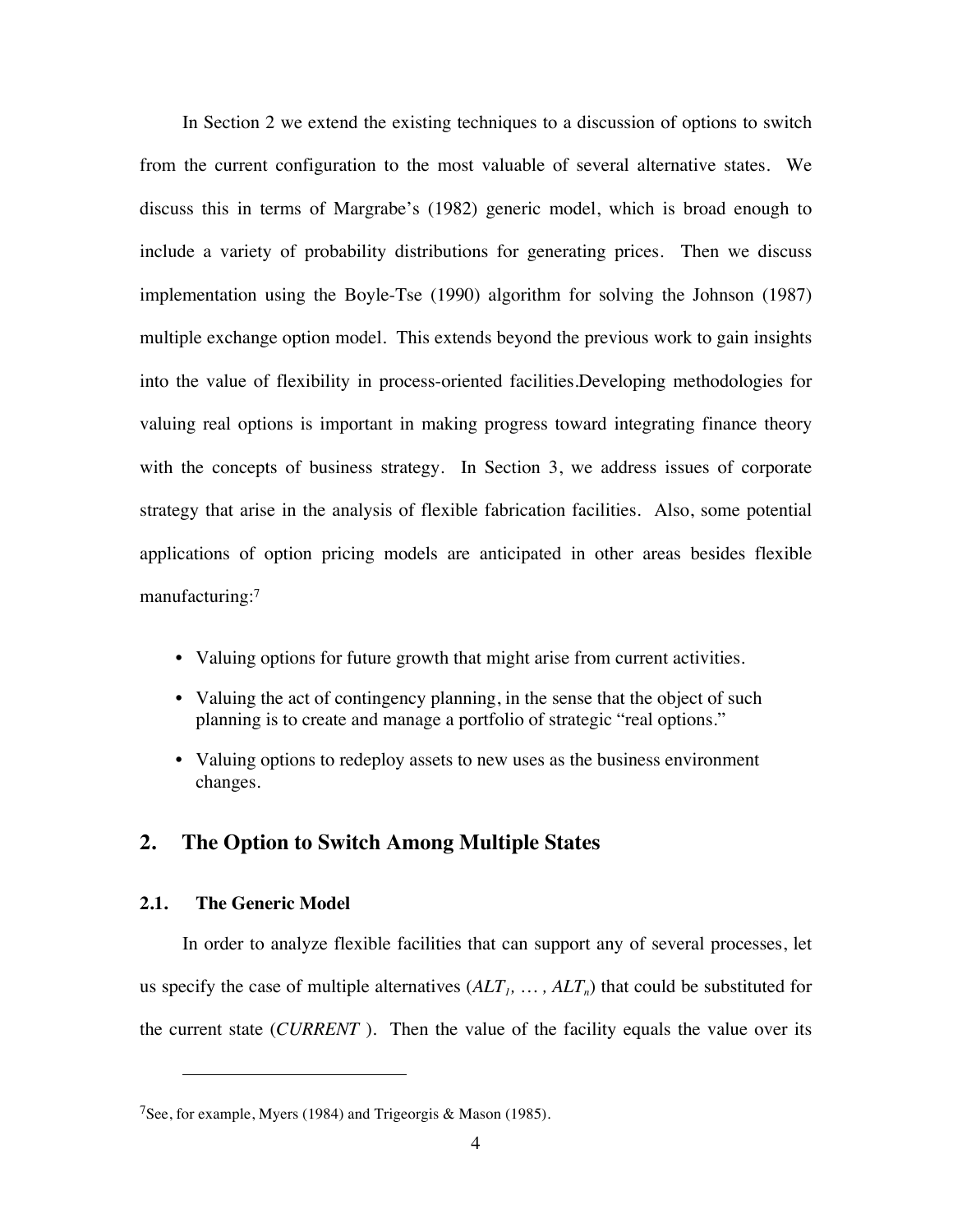economic life in the current state, plus the value of the options to switch. We will consider two different scenarios.

In the simplest scenario the costs of switching are different for each of the alternative states. Then there is a portfolio of options to switch between the current state and a single alternative (with *n* alternatives, there are *n* options with different exercise costs). This is a special case of the more general scenario that follows.

In the second scenario the cost of switching at any given time is the same for multiple alternatives. Then the switching option has multiple underlying assets. In the least complex case there may be just one such option covering all possible alternative configurations. In more complex situations there may be two or more switching options representing alternatives that incur different switching costs for different groupings of alternative configurations. The payoff from exercising an option to switch from the current state to the most valuable of *m* alternatives can be represented by the following expression:

$$
Payoff = Max \{ Max \, [ALT_1, \, \dots, ALT_m] - Switching \, Cost, 0 \}
$$
\n
$$
(1)
$$

That is, when the decision is made about how to configure the facility the alterative with maximum value will be chosen; and the payoff will be the difference between the value of that alternative and the cost of switching. Switching would occur only if the payoff from exercising a switching option exceeds the value of remaining in the current state.

The value of a switching option at any time prior to the expiration date can be solved numerically, using techniques developed by Margrabe (1982). This scenario can be represented more compactly by supposing that the current values at time *t* for the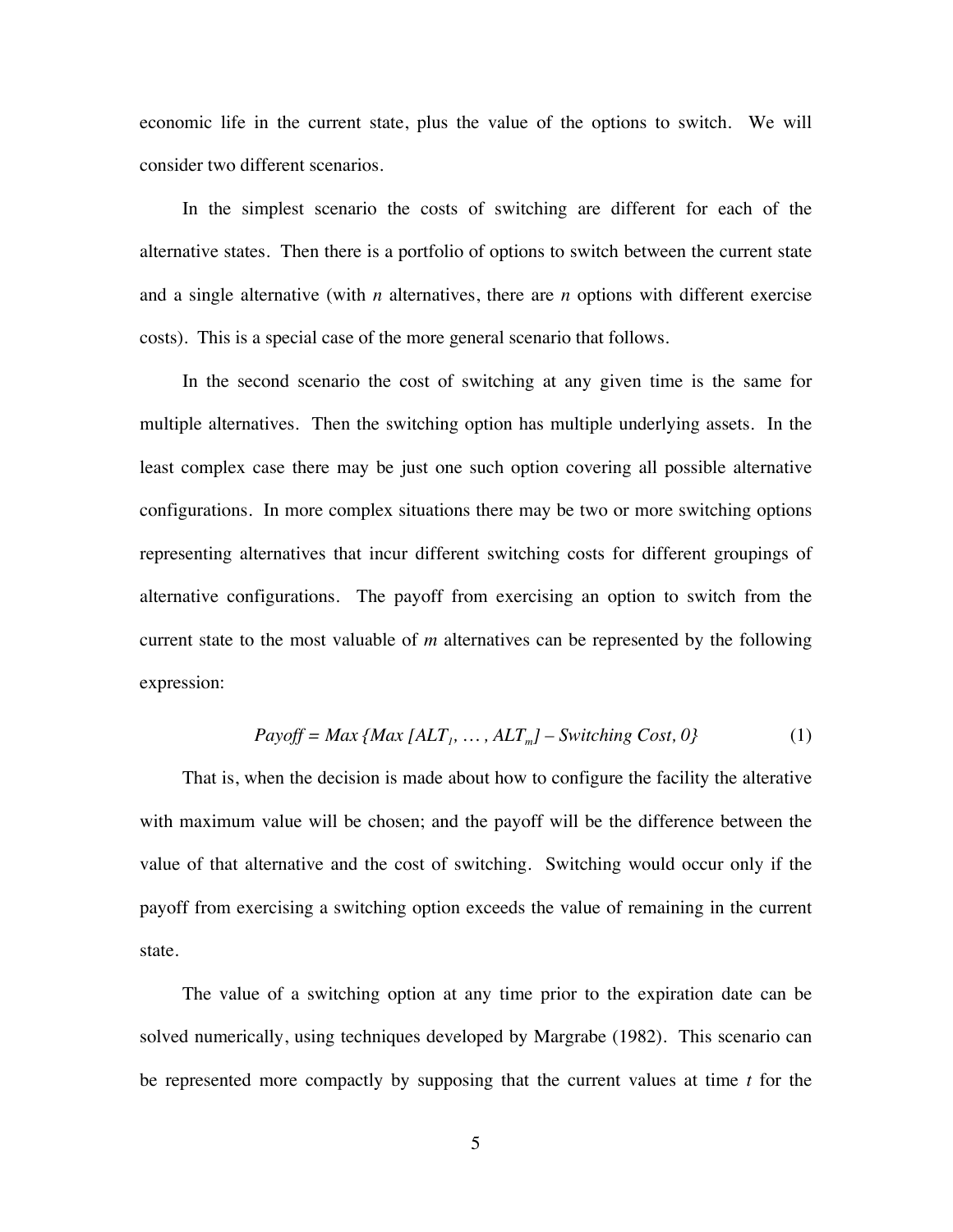various alternatives form a vector,  $x = [x_1, ..., x_n]$ , the prices at future time *T* form a vector  $X = [X_1, \ldots, X_N]$ , and  $q(\ldots)$  is a multivariate p.d.f. for the vector*X*, given the initial set of current prices at time zero (the vector*x*.). The payoff for switching to an alternative configuration can be represented by some function  $f(X)$ <sup>8</sup>. This function could be simple or quite complex. The interest rate is *r* for US Treasury securities maturing at time *T*. Then, the value of an option to accomplish the optimal transformation is given by the following:

*Option Value* = 
$$
e^{-r(T-t)} \int \cdots \int f(X) q(X,T/x) dx
$$
 (2)

where integration is over the *n-* dimensional array of future values for all of the alternative configurations. Margrabe proved this solution for the case of a log-Gaussian p.d.f.—showing that the richer the array of choices, the higher the NPV of the project.

By including divestiture as one of the alternatives in the portfolio of options representing a project, it is possible to incorporate project abandonment into the analysis. In earlier work on project abandonment, the abandonment option was treated as a put, and its value was added to the present value of expected cash flows. By incorporating the abandonment option as one of *n* alternatives, all options, a clearer picture of the project's value can be developed.

### **2.2. Implementing the Model Using the Boyle and Tse Algorithm**

Johnson's (1987) model calculates the exact value of a call option with exercise price X and time to maturity T, on the maximum of N assets with current values  $S_1, S_2,...$ , *Sn*. Computing the exact solution requires numerically evaluating *N* +1 *N*-dimensional

 ${}^{8}$ For example,  $f(X) = Max(0, X_2 - X_1)$ .

<u>.</u>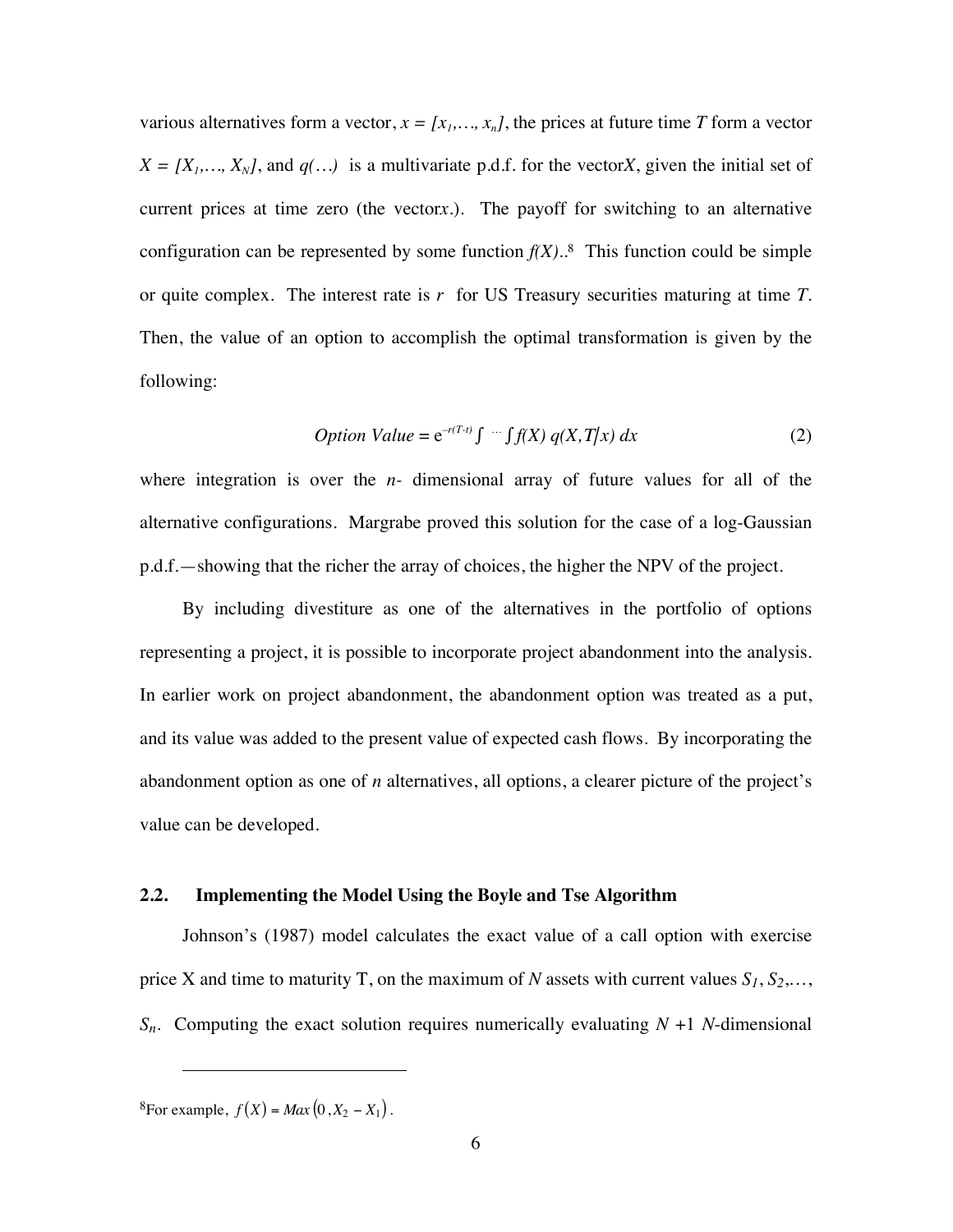standard normal distribution functions. This is practical for  $N \leq 6$  on personal computers using the Schervish (1985) algorithm. Solving with  $N = 6$  is practical only on minicomputers and mainframes, while *N* > 6 is practical only on super computers.

We have implemented the multiple exchange option framework using the Boyle-Tse (1990) algorithm for evaluating an option on the maximum or minimum of several assets. This algorithm has overcome earlier criticism that realistic problems could not be solved without consuming large amounts of computer time (the program is available from the authors upon request). We are able to solve problems with up to 1,000 different output goods at high speed on a personal computer, and have solved problems with up to 9,000 output goods in about 30 seconds on a desktop workstation.

The Boyle/Tse (1990) formulation can be applied to a wide range of problems that once were too costly (or impossible) to evaluate. Detailed description of the steps is too lengthy for this paper, but the authors will mail a copy of the computer code to readers upon request. What follows is a description of the principle steps of the algorithm. First, the *N* assets are assumed to be jointly multivariate normal. Direct evaluation of the multivariate normal distribution function is very costly for *N* >6, but the maximum of two bivariate normally-distributed assets is well defined. The algorithm uses a recursive technique that successively compares *N* assets, taken two at a time. Let us begin by assuming that  $MAX(x_1, x_2)$  is normally distributed. Given this assumption, the expected value, variance, and covariance of  $MAX(x_1, x_2, x_3)$  can be approximated using the recursive relationship:

$$
MAX(x_1, x_2, x_3) = MAX\big(MAX(x_1, x_2), x_3\big) \tag{3}
$$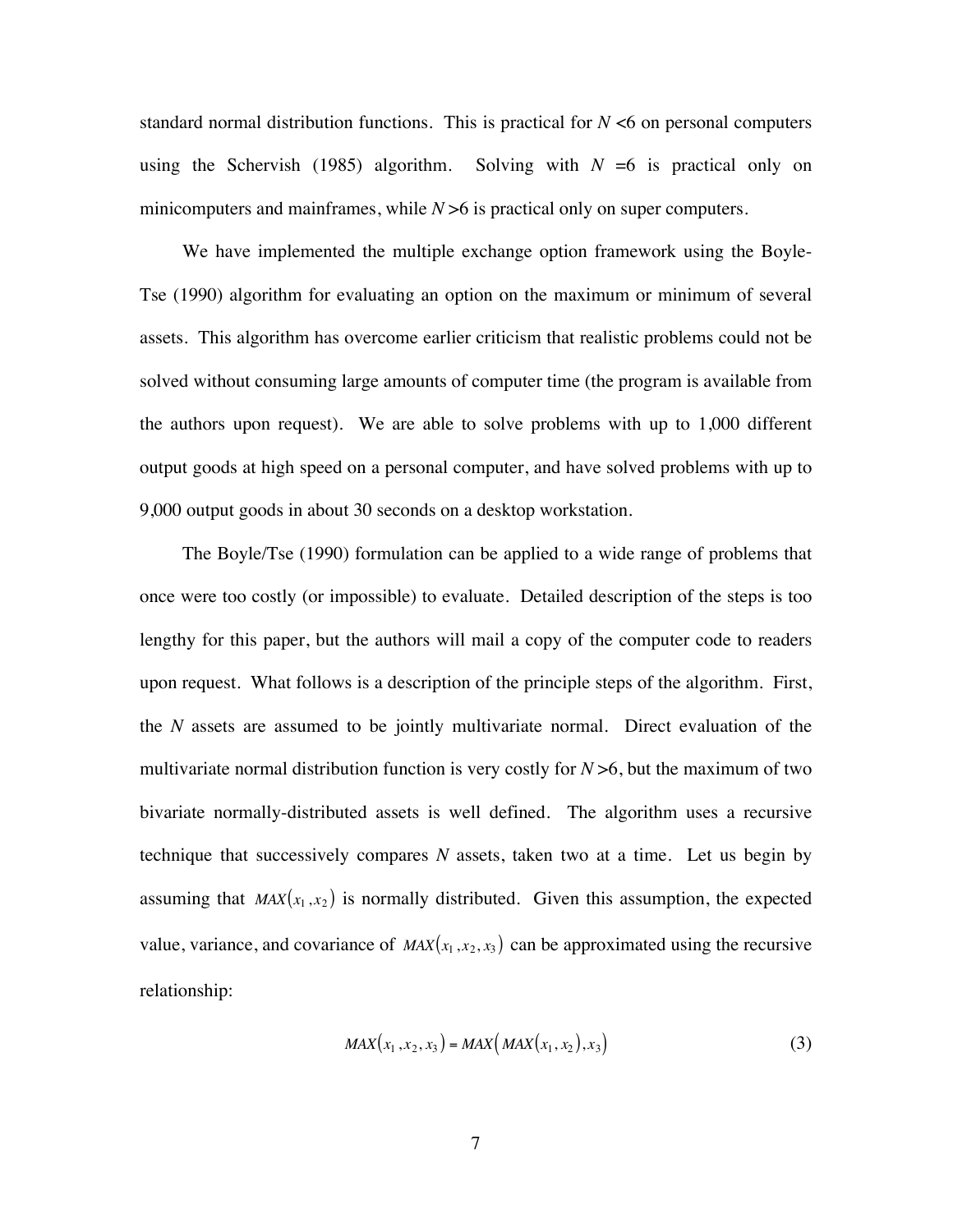Then, the first four moments of the maximum of the first three assets with the fourth are calculated using:

$$
MAX(x_1, x_2, x_3, x_4) = MAX\big(MAX(x_1, x_2, x_3), x_4\big)
$$
\n(4)

Repeatedly applying this procedure to the remainder of *N* variables (using the current cumulative maximum value at each step) allows approximation of the distribution of the maximum of *N* jointly random normal variables.

Zero strike options on lognormally-distributed assets are examined by discounting (under risk neutrality) the expected value of the log of the maximum of *N* asset prices. For non-zero strike prices the procedure estimates the probability that the maximum of *N* assets will exceed the strike price of the option. First, the recursive algorithm described above is used to calculate the first four central moments of  $MAX[x_1, x_2,..., x_N]$ . The second step is to form a Taylor series expansion of the option pricing problem using the standardization transform in terms of the first four central moments of the maximum of *N* jointly multivariate normals from the first step. A Gram-Charlier expansion of the Taylor-series is solved to calcualte the probability that  $MAX[x_1, x_2, ..., x_N]$  will be greater than the exercise price.

The algorithm described in Boyle/Tse (1990) is an accurate approximation that is fast enough to run on a personal computer. For *N* up to 50 assets, the approximation error is as low as 0.06 percent. The algorithm has four appealing characteristics:

- It requires only the evaluation of univariate normal distributions that are simple and inexpensive to perform.
- The algorithm runs very quickly compared to its only competitor, which is repeated simulation sampling.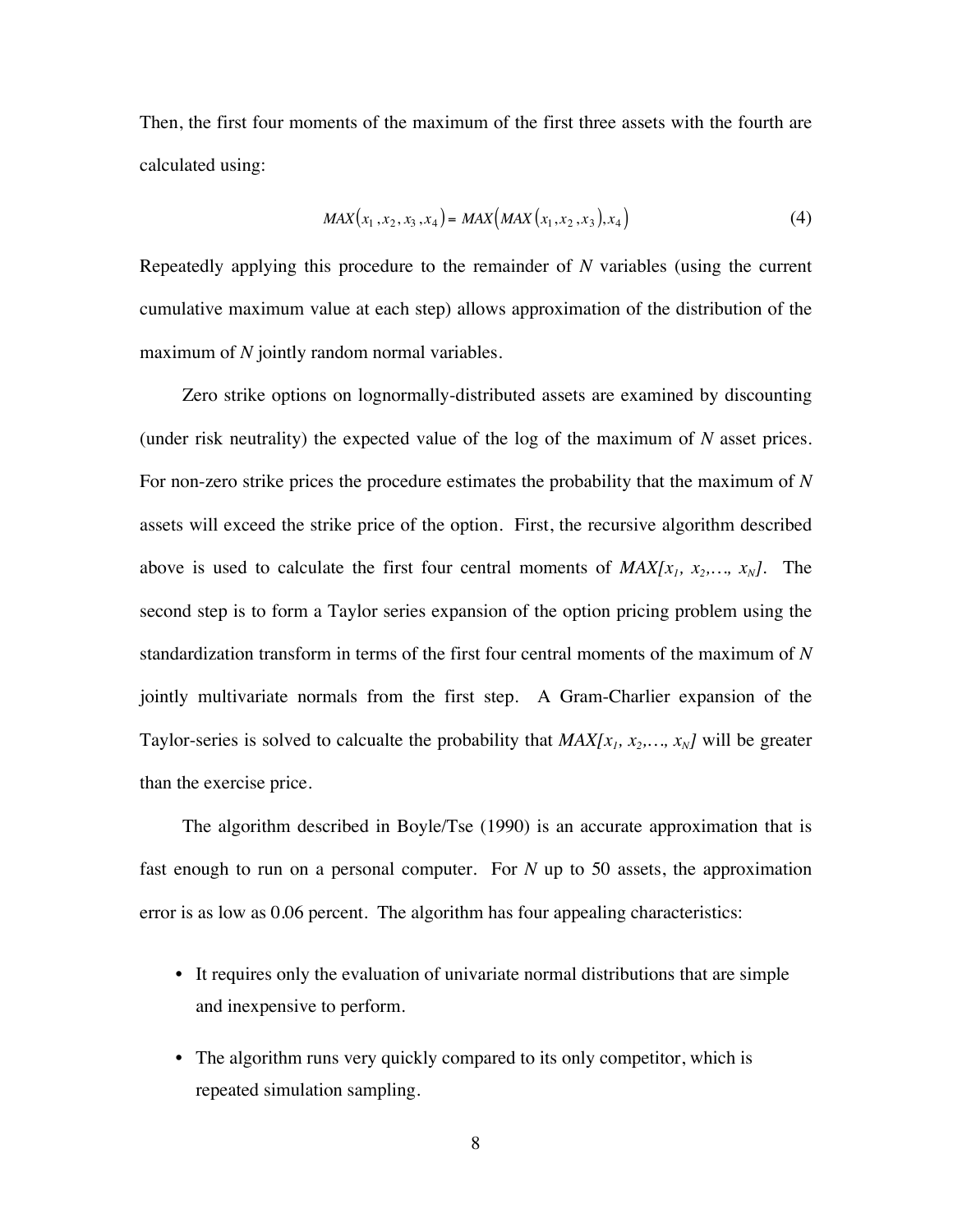- The algorithm is very accurate over a wide range of the parameters.
- The model predictions can be checked against independent estimates of the model prices from Monte Carlo sampling of multivariate distribution functions or direct evaluation of the distribution functions.

In simulation trials to evaluate how value responds to increasing flexibility, we found results similar to those observed in diversified portfolios of securities. At first, additional alternatives add substantially to value, but after twelve to fifteen alternatives are already available, more new alternatives add very little additional value.

### **2.3 Estimating the Covariance Matrix**

In the Johnson model, and the Boyle and Tse implementation, each of the *n* asset prices, *n* standard deviations and the *nxn* correlation matrix of each asset with the other assets must be specified. The model is very sensitive to any errors that might occur in estimating the covariance matrix.

Option models that capture the value of a simple option on a single asset, such as Black-Scholes (1973), specify the underlying stochastic process generating returns on the asset simply in terms of the asset's total variability (including both systematic and unsystematic risk combined into one measure). Options to exchange one asset for another, such as Margrabe (1978), specify the underlying stochastic process in terms of the ratio of the prices of the two assets (thus the covariance of the two assets enters the calculation). Multiple exchange options are much more complex and demand careful estimation of the parameters input into the model. In well-functioning financial markets, asset prices move together when the assets are close substitutes (otherwise there would be arbitrage opportunities). This characteristic is captured in a carefully-estimated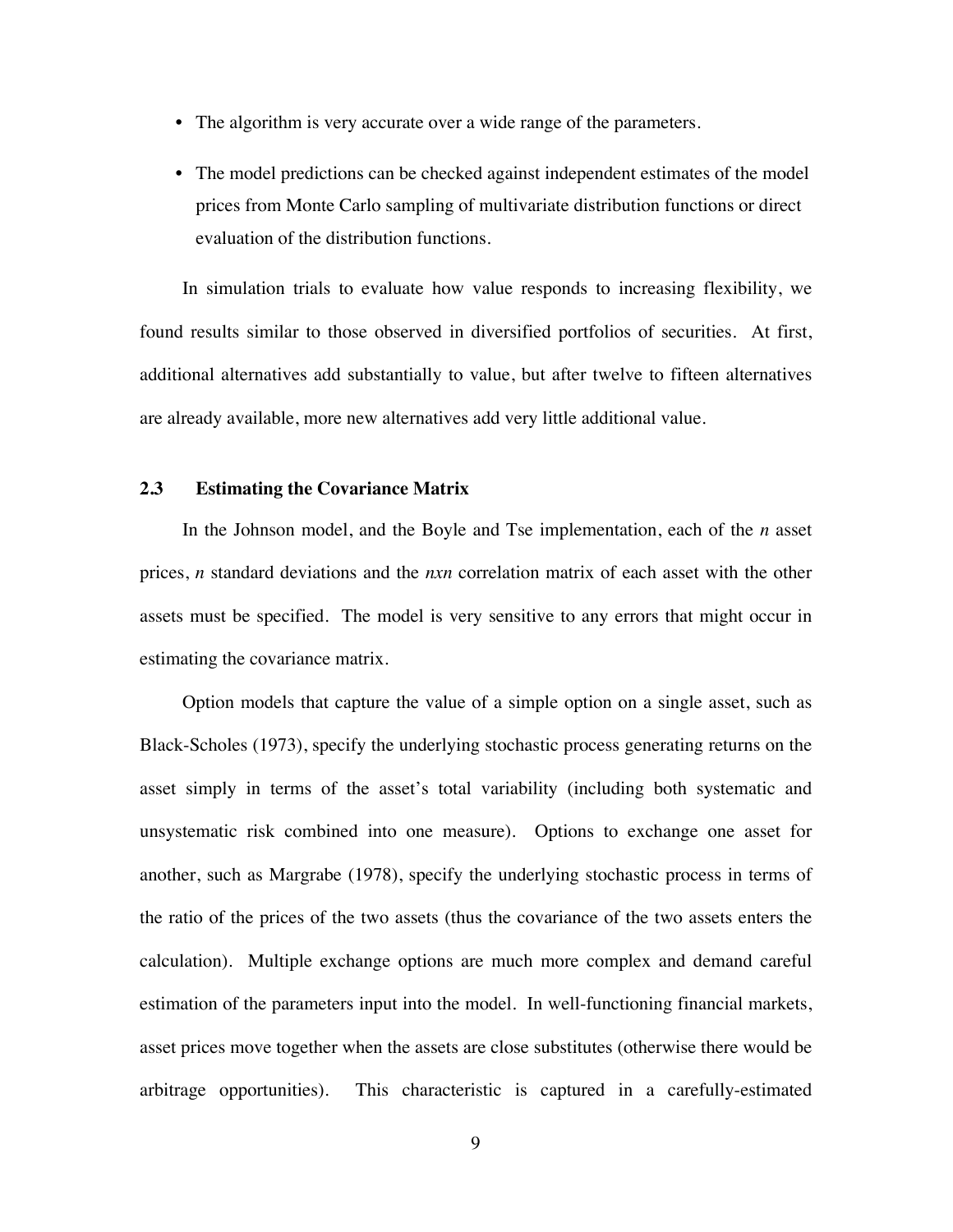covariance matrix, or in a diagonal-model approximation such as the capital asset pricing model in which variability is partitioned into systematic and unsystematic components.

In order to successfully apply the financial markets model to the real options involved in flexible production facilities, it is necessary to insure that the variancecovariance matrix adequately captures the webwork of interrelationships among the values for the alternative configurations. We discovered during simulation trials of the Boyle/Tse algorithm that the result is very sensitive to any lapses in this regard, rapidly converging toward undefined high values if the systematic linkage is inadequately captured. The intuition behind this problem is fairly clear. Without explicit linkage, as the number of alternatives increases, there is an increasing probability that at least one of them will rise to a high price.

In reality, economic forces of supply and demand would prevent the value of any one of the alternatives from rising well beyond the others. One of the possible output goods might rise substantially over a short time, but producers would increase their output of it, while reducing output of the others. Price adjustments would follow, so that the whole group of related goods would remain clustered (although relative prices would be free to fluctuate substantially within the bounds of the cluster). We have resolved this problem by defining the underlying stochastic processes using a linear model similar to the Capital Asset Pricing Model, in which the are two components defining variability: one component affects all the goods in the matrix, while the other component represents the unique shocks specific to the individual assets. Besides facilitating the analysis of flexible manufacturing facilities, solving this problem significantly extends the work of Triantis and Hodder (1990).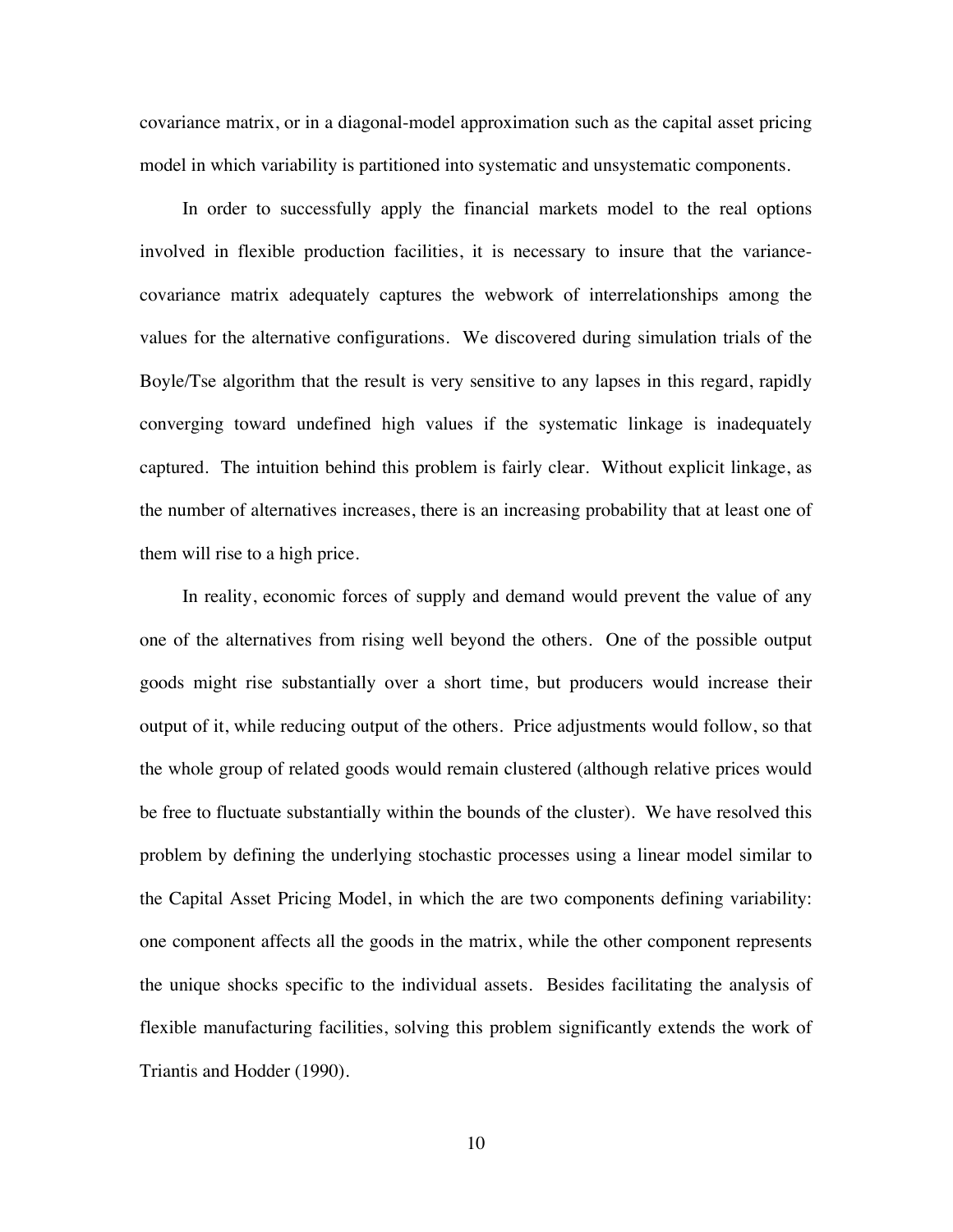The values the analyst must estimate, then, are the annualized standard deviations of the values of the alternatives, current values of the alternatives, and the correlation matrix of values. No forecasting of future prices is necessary (such forecasts, in contrast, are the essence of discounted cash flow analysis).

Maintaining consistency in the estimates that become inputs into the model, and insuring appropriate structure of the correlation matrix, can to a significant extent be made a function of the software used to incorporate the exchange option models into a decision-support system. Programmers will find interesting opportunities to provide expert assistants that will quiz users, prompting them to think clearly through the underlying strategic issues.

# **3. Ways in Which the Exchange Option Approach Integrates Finance and Strategy**

The care necessary in estimating the covariance matrix actually offers a significant advantage over discounted cash flow techniques, that may not be immediately evident. When done carefully, the estimation process described above involves explicit consideration of several strategic issues, including the following:

- While considering the movement of the values of the various alternatives, the analyst must evaluate potential reactions of competitors, and the influence of substitutes.
- While considering the movement of the values of the various alternatives, the analyst must evaluate potential reactions of suppliers.
- While considering the potential for sustained profitability, the analyst must consider the reactions of potential new entrants that could impact the value of one or more of the alternatives.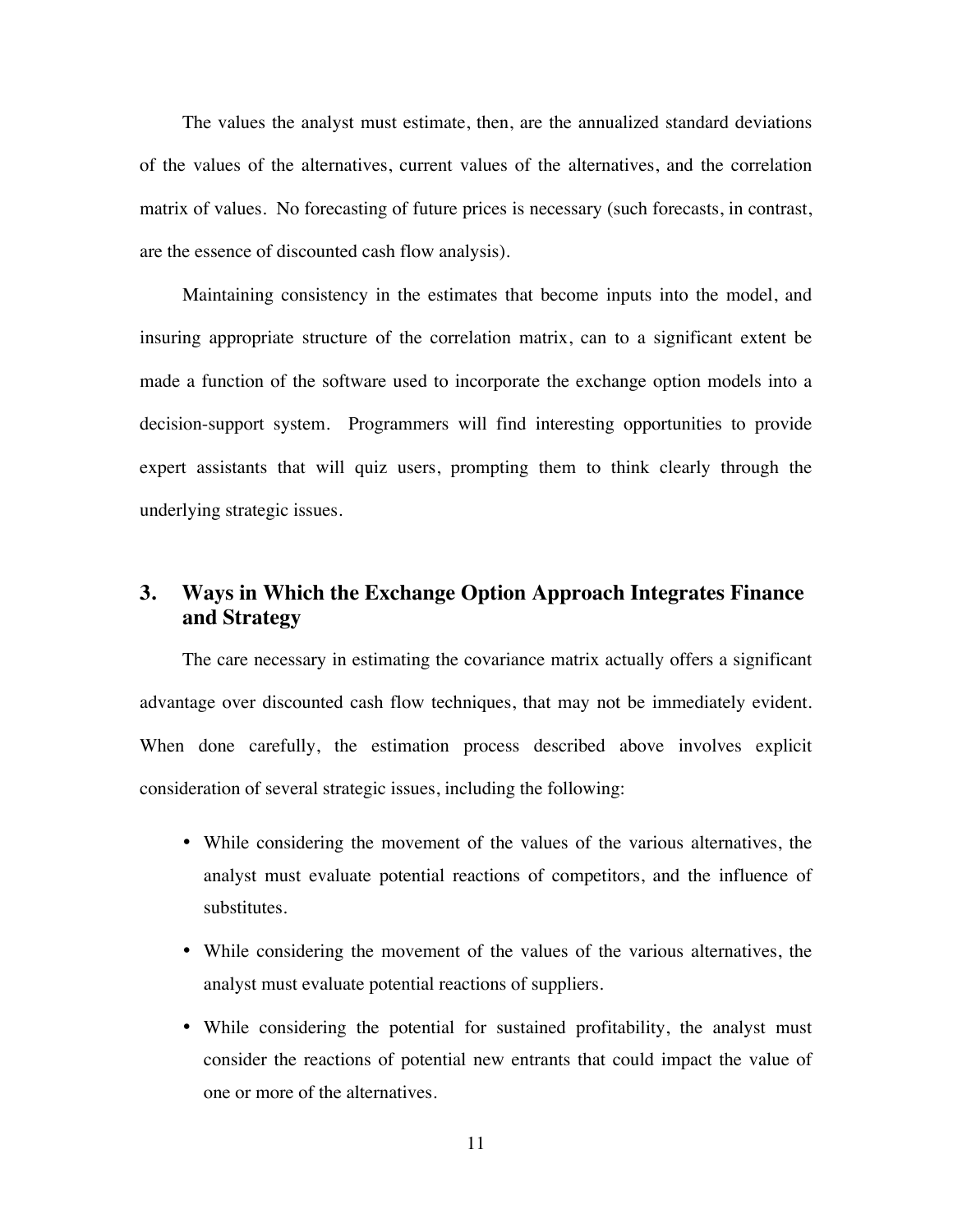In addition to the strategic considerations captured in the process of estimating the covariance matrix, there are several other ways in which the exchange option approach integrates financial analysis with strategic analysis. Let's begin with the end-of-period payoff given above in Equation 1 and reproduced below as Equation 5.

$$
Payoff = Max \{Max [ALT1, ..., ALTm] - Switching Cost, 0\}
$$
 (5)

It can be shown that this dominates an option that includes a smaller set of alternatives, such as one with the following payoff:

$$
Payoff = Max \{Max\ [ALT_1, \dots, ALT_{m-1}] - Switching Cost, 0\}
$$
 (5)

To demonstrate this point, we compare an option which includes two alternatives with another that includes those same alternatives plus one more, and find that the threealternative option is worth more because its payoff would be greater in those states of the world in which  $ALT_3$ >Switching Cost – CURRENT,  $ALT_3$ > $ALT_2$ , and  $ALT_3$ > $ALT_1$ . Therefore, we can state the following:

*A company that has the same potential uses for a system as another company, plus one or more additional possible use unique to that company, will gain a higher NPV by purchasing the system. Thus, the NPV of a project may differ from one company to another, and companies with more flexibility have an advantage in generating positive net present value.*

A well-known property of such options, whether or not the p.d.f. is log-Gaussian, is that prior to expiration they are worth more than the present value of the spread expected at expiration (expected value of alternative minus expected cost of switching). Therefore, the option approach supports the following point: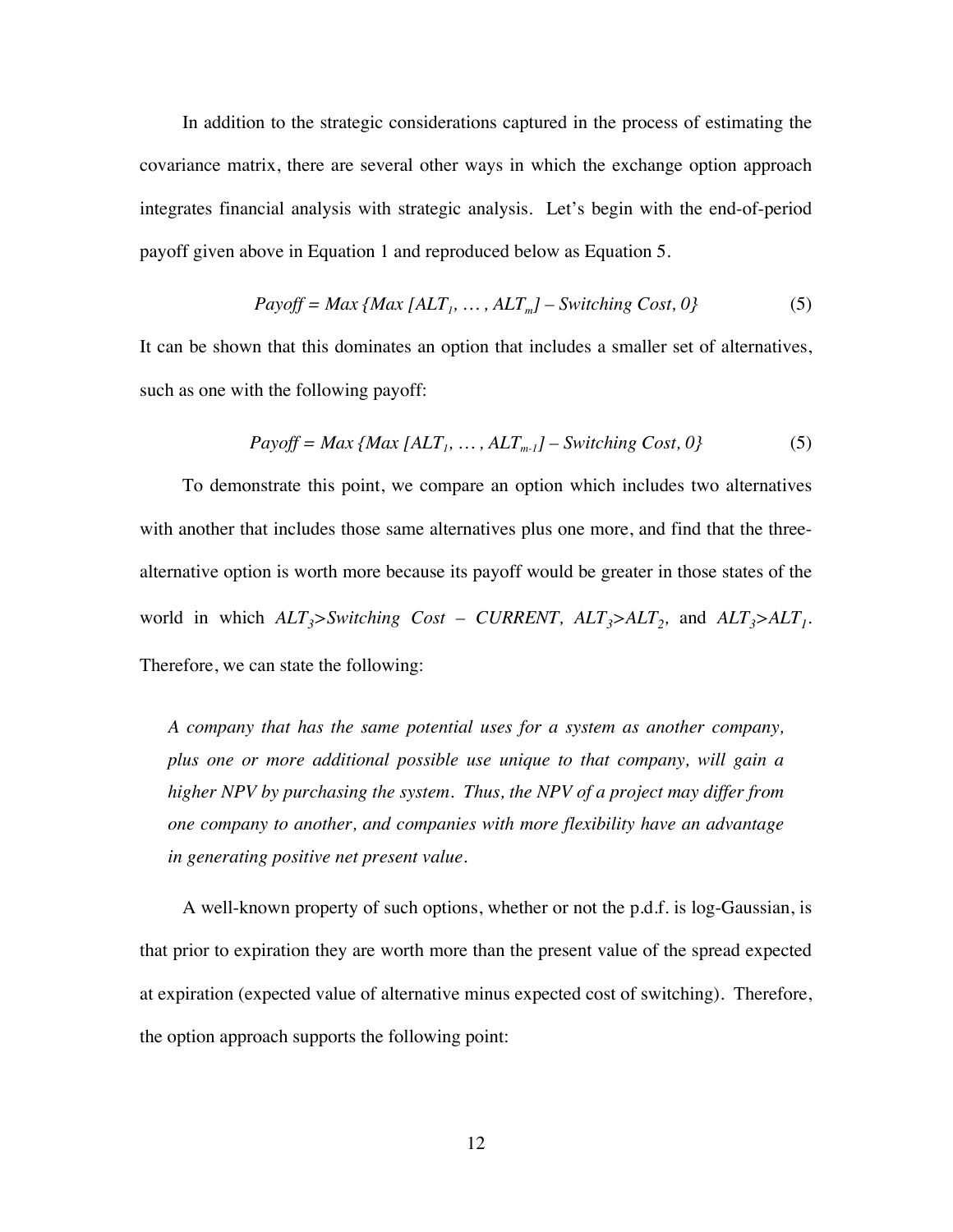*The discounted cash flow NPV, using expected cash flows from the most likely state of operation, represents only the lower bound of the project's true NPV. The true NPV may be significantly higher.*

That is, some projects which appear to have a negative NPV when analyzed by traditional DCF methods may actually have a positive NPV.9 This point is illustrated in the next numerical example. There is sound intuition behind it. With active management throughout the system's life, the choice can be made to shut down in any period when there would be an operating loss and switching is not attractive*.* With the values of the alternative states fluctuating at random, the spread between them is free to widen as well as shrink. The existence of discretion allows management to take whatever profit opportunities arise when the spread is wide, but cut off losses that would occur when the spread becomes negative. The more volatile the spread, the greater are the possible profits. Since losses are limited, however, the increased upside potential is not offset on the downside. The model therefore supports another point:

*The more volatile the relationship between the values of alternative states, the greater the difference between the true project NPV and the discounted cash flow NPV.*

The more volatile each state's value, and the lower the correlation between their values, the more volatile the spread. Therefore, the highest NPVs are to be found in the case of systems which can switch from one volatile state into another volatile one, for alternatives whose values have low correlation. If there were a great many companies operating such systems, competition among them would tend to keep the spread from

<u>.</u>

 $9$ Stulz (1982) makes the same point for his scenario, also.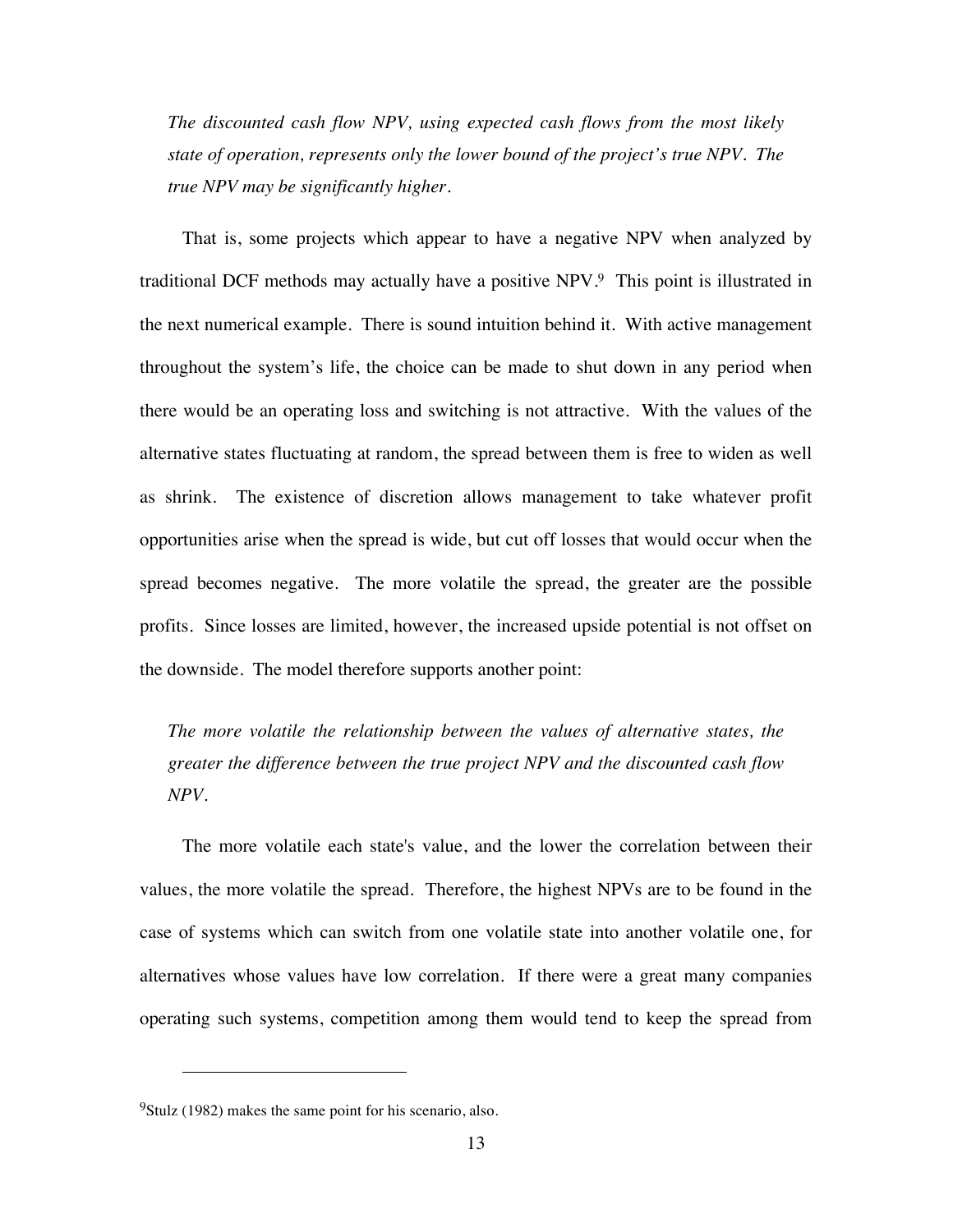fluctuating widely, and values of alternative states would be highly correlated. A low correlation would be associated with a situation in which competition is not intense. As the capability diffused throughout the economy, however, the advantage dissipated. Therefore, the model supports another point:

*The difference between the true project NPV and the discounted cash flow NPV is greater the more innovative the project, and the stronger the barriers to entry for potential competitors.*

This statement is very similar to the lessons derived from a qualitative analysis of anecdotal evidence by Shapiro (1986) and Porter (1985). The process of estimating the matrix of correlations, therefore, entails a quantification of the industry structure. This dimension is not made explicit in the DCF approach.

The exchange option approach requires two types of data: (1) current values for the alternative states involved, and (2) the descriptions of the probability distributions that generate future values. The current values themselves often can be observed via commodity prices for inputs and outputs. In those cases when futures contracts or commodity options are traded on the underlying commodities, the parameters of the probability function could be imputed from observable data.10 Only when this is not possible would the parameters have to be estimated subjectively, or on the basis of historical data. Thus, in doing project evaluations, the dependence upon management-

-

 $10$ One might at first wonder why, if futures contracts and options are available on the commodities and the company hedges with them, the project NPV is not based simply on the discounted value of the locked-in spreads. Even with such hedges, the company would still have the option .us not to physically convert commodities when a loss would result. The company would simply take its profits from the futures contracts, and shut down the conversion system for a time. Therefore, even with futures hedges or commodity options contracts in place, there are still real options to be considered.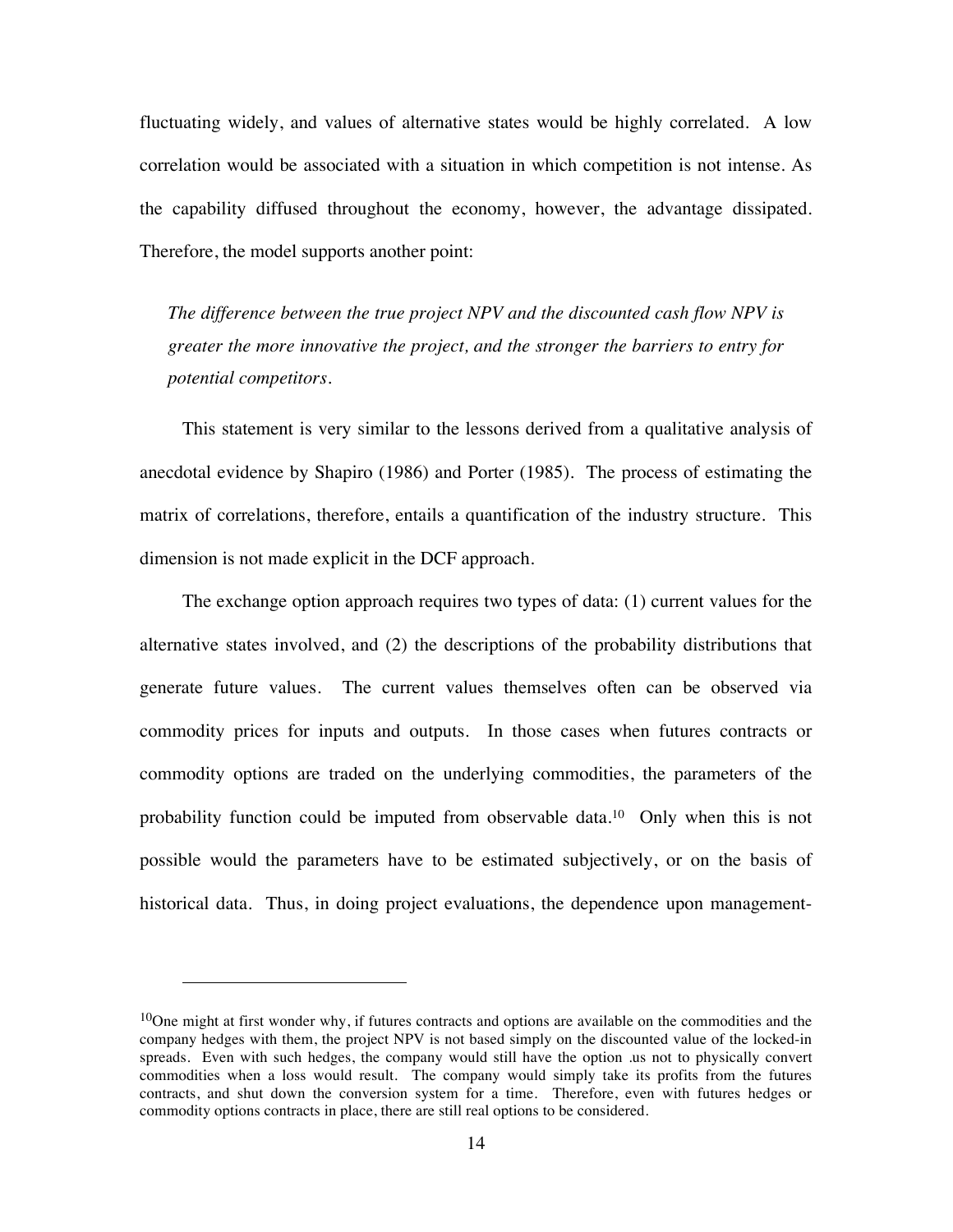generated subjective forecasts could be substantially reduced, and the job of forecasting could in large part be turned over to the marketplace.

## **4. Concluding Remarks**

The basic research on exchange options has been done by Margrabe (1978 & 1983), Stulz (1982), Stulz & Johnson (1985), and Johnson (1987). In this paper we have applied their work to the problem of evaluating investments in production facilities that possess the capability to support multiple alternative processes. The benefit of doing so is not only a more robust set of quantitative tools for measuring the economic value added by a project, but also refined insight into the qualitative aspects of a positive net present value project. By analyzing a project in the exchange option pricing framework, it is possible to draw well-founded conclusions about the effects on project value of such attributes as flexibility and innovativeness. A project which uses machines that have many alternative uses is revealed by such analysis to be more valuable than an otherwise identical project which uses very specialized machines, because the former provides a greater array of choices. Likewise, a company which thinks of a new use for some kind of machinery will be able to generate a project which has a higher value than any other company could generate from the same machinery. The reason is that the innovative company can create a project with a broader array of choices.

By including divestiture as one of the alternatives in the portfolio of options representing a project, it is possible to incorporate project abandonment into the analysis. In earlier work on project abandonment, the abandonment option was treated as a put, and its value was added to the present value of expected cash flows. By incorporating the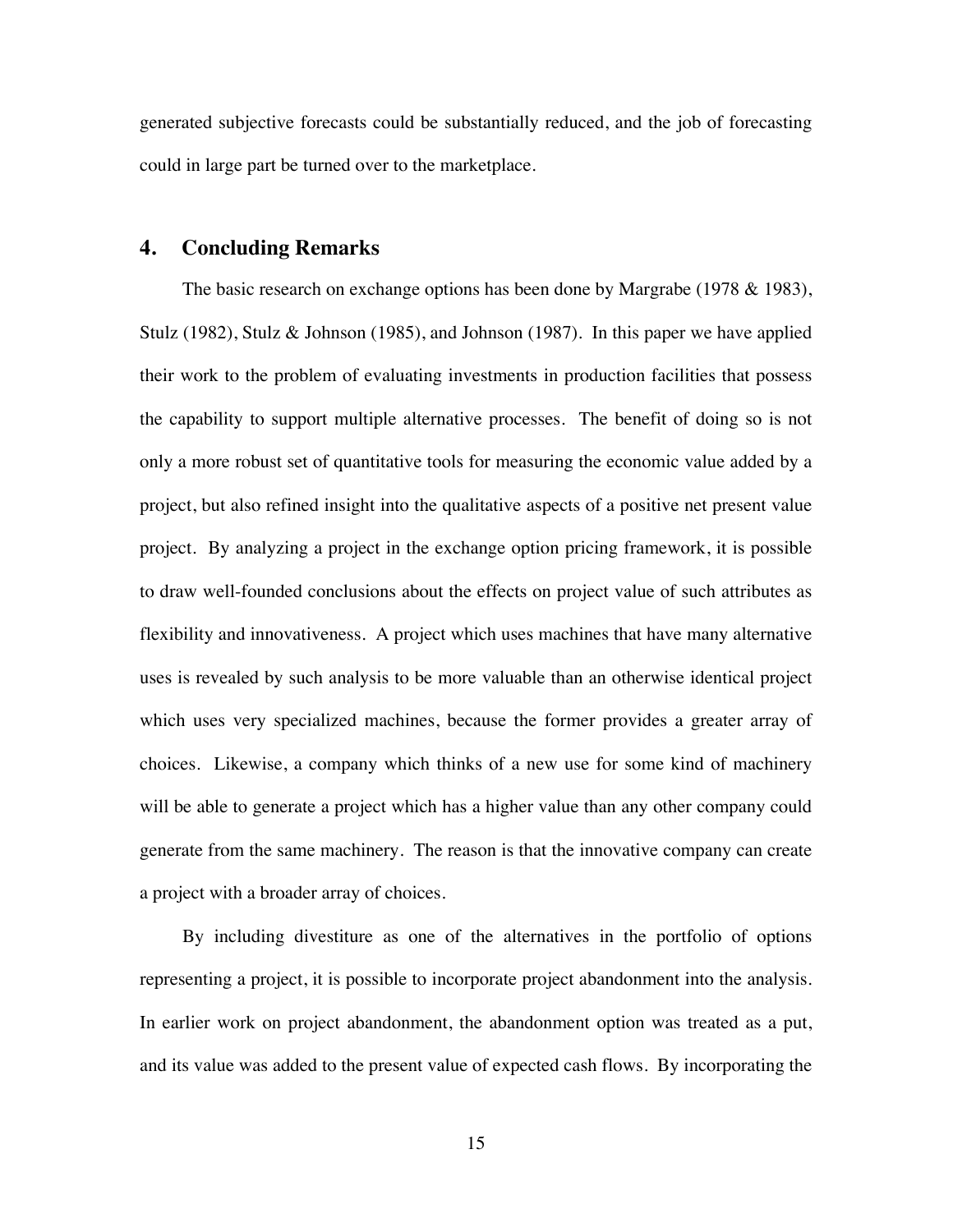abandonment option as one of *n* alternatives, rather than one of only two alternatives, a clearer picture of the project's value can be developed.

A capital investment project is not a "black box" and should not be evaluated as such. Adding the value of active management into the capital budgeting equation is therefore a worthwhile problem for financial economists. The benefits of doing so which include not only a more robust set of quantitative tools for measuring the economic value added by a project, but also refined insight into the qualitative aspects of a positive net present value project—have spurred many to make the effort over the years. This paper describes new procedures for analyzing investments in flexible production facilities within the exchange option pricing framework, making it possible to draw well-founded conclusions about the effects on project value of such attributes as flexibility and innovativeness. For example, a project which uses machines that have many alternative uses is more valuable than an otherwise identical project which uses very specialized machines. Because the first project provides a greater array of choices (that is, has more options), the exchange option analysis can capture the difference in value. Likewise, a company that thinks of a new use for some kind of machinery will be able to generate a project which has a higher value than any other company could generate from the same machinery. Because the innovative company can create a project with a broader array of choices (that is, more options), the exchange option analysis can once again capture the difference in value.

The proposed techniques surpass the power of complex simulations. To be sure, contingency tables and dynamic programming might be used instead, but the exchange option approach can be more efficient as well as more powerful. The more complex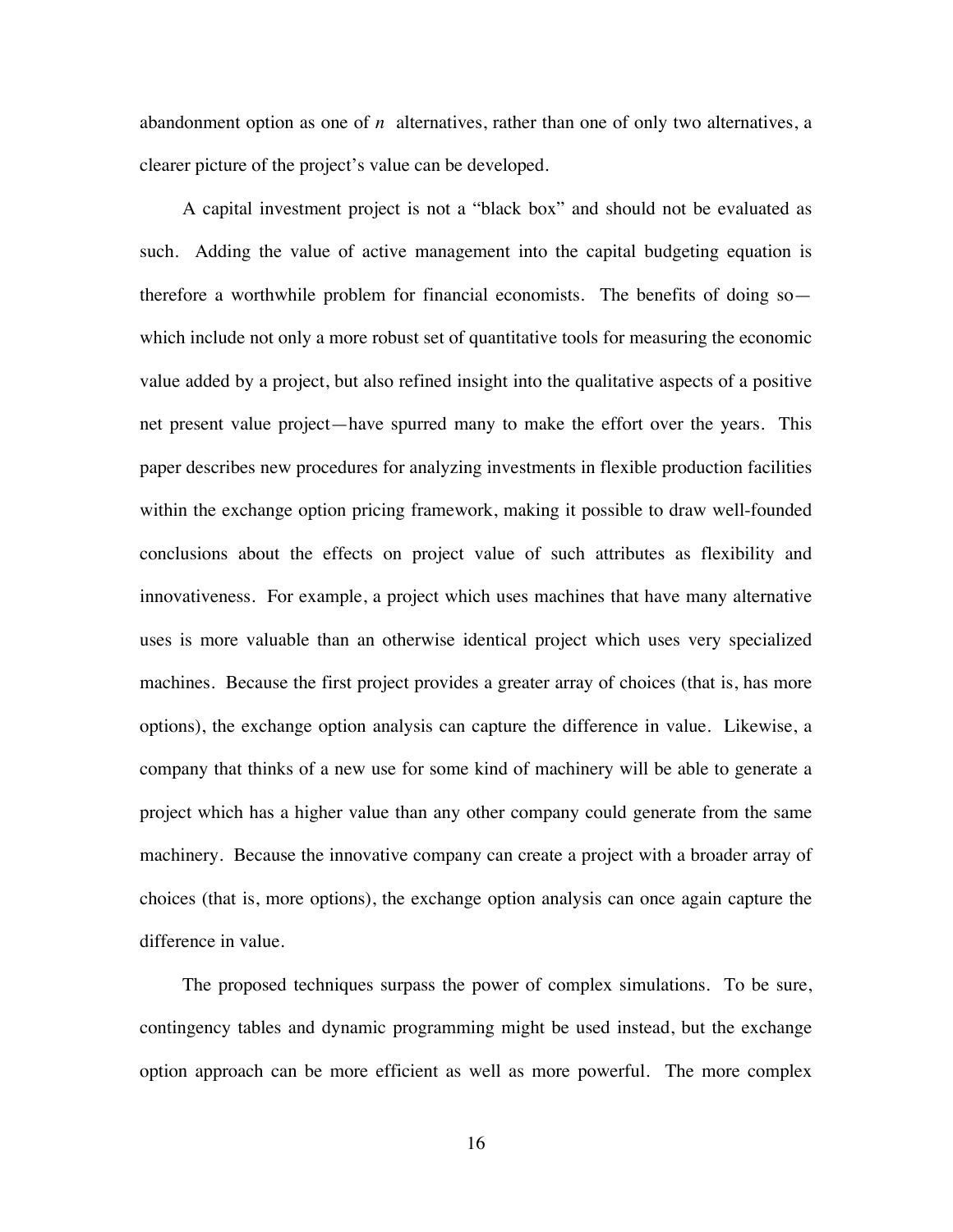models require solution by numerical integration, which of course can't be done with a simple hand-held calculator (as can the standard DCF procedures). The powerful computers that are now widely available to decision-makers, however, make it possible to offer such complex project evaluation techniques to practitioners in versatile packages with "smart" interactive interfaces.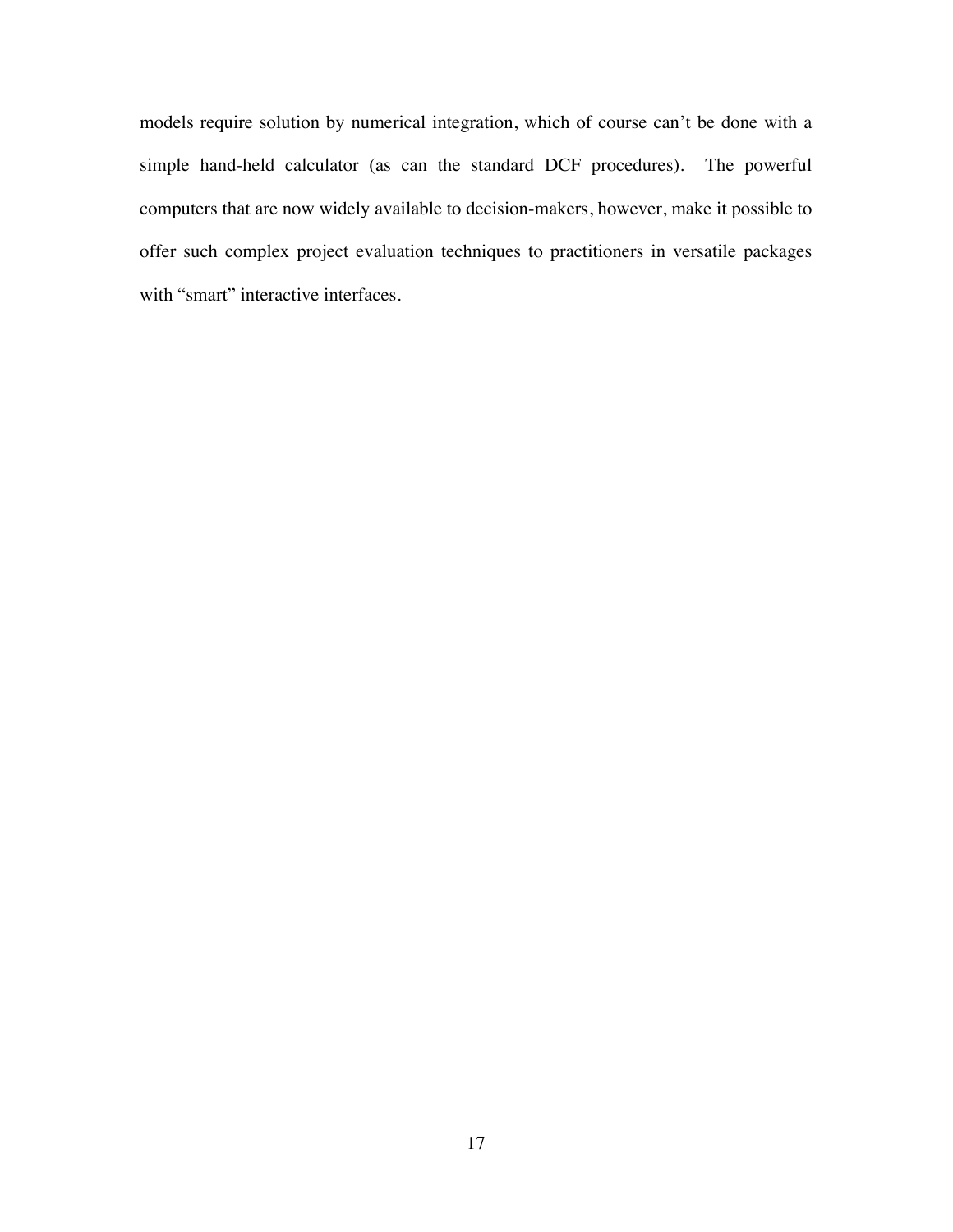### **Appendix: Multiple Switching Costs**

The cost of switching from state A to state B may be different, compared with cost of switching from state A to state C. The appendix addresses this extension. The general model for multiple alternative states, with different costs for switching between states, has the following payoff:

Payoff = Max  $\{Max [ (ALT_1 - Switch_1), ..., (ALT_n - Switch_n)], 0\}$ 

### **Example with Two Alternative States**

At the initial opportunity to build the new facility, the following payoff holds:

Payoff = Max {Max [State<sub>A</sub>, State<sub>B</sub>], 0}

Where the state values consist of the following:

 $State_A = Ongoing_A + Option_A$  $State_B = Ongoing_B + Option_B$ 

Thus the value of being in State<sub>A</sub> includes the value of the facility as an ongoing enterprise in the current mode of operation, plus the value of the option to switch from State<sub>A</sub> to State<sub>B</sub>.

The option payoffs, if exercised, are as follows:

Payoff<sub>A</sub> = Max {(State<sub>B</sub> – Switch<sub>AB</sub>), 0}

Payoff<sub>B</sub> = Max {(State<sub>A</sub> – Switch<sub>BA</sub>), 0}

Management would want to change states if the improvement in value from switching is greater than the cost of doing so. If the current status is  $State<sub>A</sub>$  the condition for changing states is the following:

Change if:  $State_A < State_B - Switch_{AB}$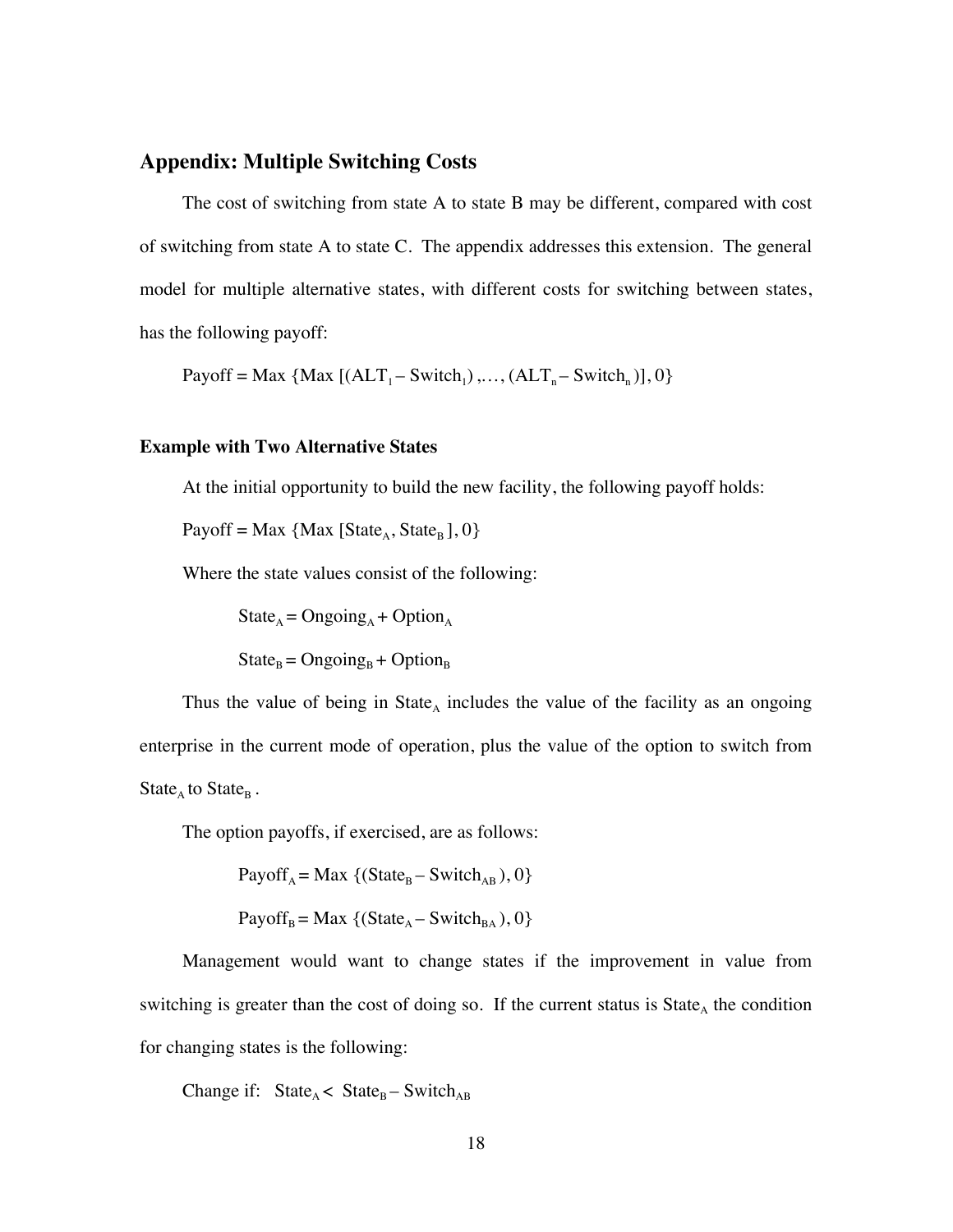### **Further clarification about changing states, with the focus on options**

Suppose the current status is  $State<sub>A</sub>$  then change if

 $State_B - State_A > Switch_{AB}$ 

Expanding this yields the following:

 $\text{Ongoing}_{B}$  +  $\text{Option}_{B}$  –  $\text{Ongoing}_{A}$  –  $\text{Option}_{A}$  > Switch<sub>AB</sub>

Which rearranges to:

 $\text{Ongoing}_{B} - \text{Ongoing}_{A} - \text{Switch}_{AB} > \text{Option}_{A} - \text{Option}_{B}$ 

So the condition for switching is that the gain in ongoing value exceeds the difference in value of options (the act of switching extinguishes  $Option_A$  and replaces it with Option<sub>B</sub>). An interesting special case exists if Option<sub>B</sub> is more valuable than Option<sub>A</sub>. Then switching may be attractive even if the gain in ongoing value is negative. (The situation might occur because of different exercise prices; for example, if the cost of switching from state B to state A were sufficiently different from the cost of switching from state A to state B.)

#### **Example with Three Alternative States**

### **Initial evaluation of opportunity to build:**

The value of obtaining the facility is expressed by the following payoff function:

Payoff = Max {Max [State<sub>A</sub>, State<sub>B</sub> State<sub>C</sub>], 0}

Where the values of the various states are as follows:

 $State_A = Ongoing_A + Option_A$  $State_B = Ongoing_B + Option_B$ 

 $State_C = Ongoing_C + Option_C$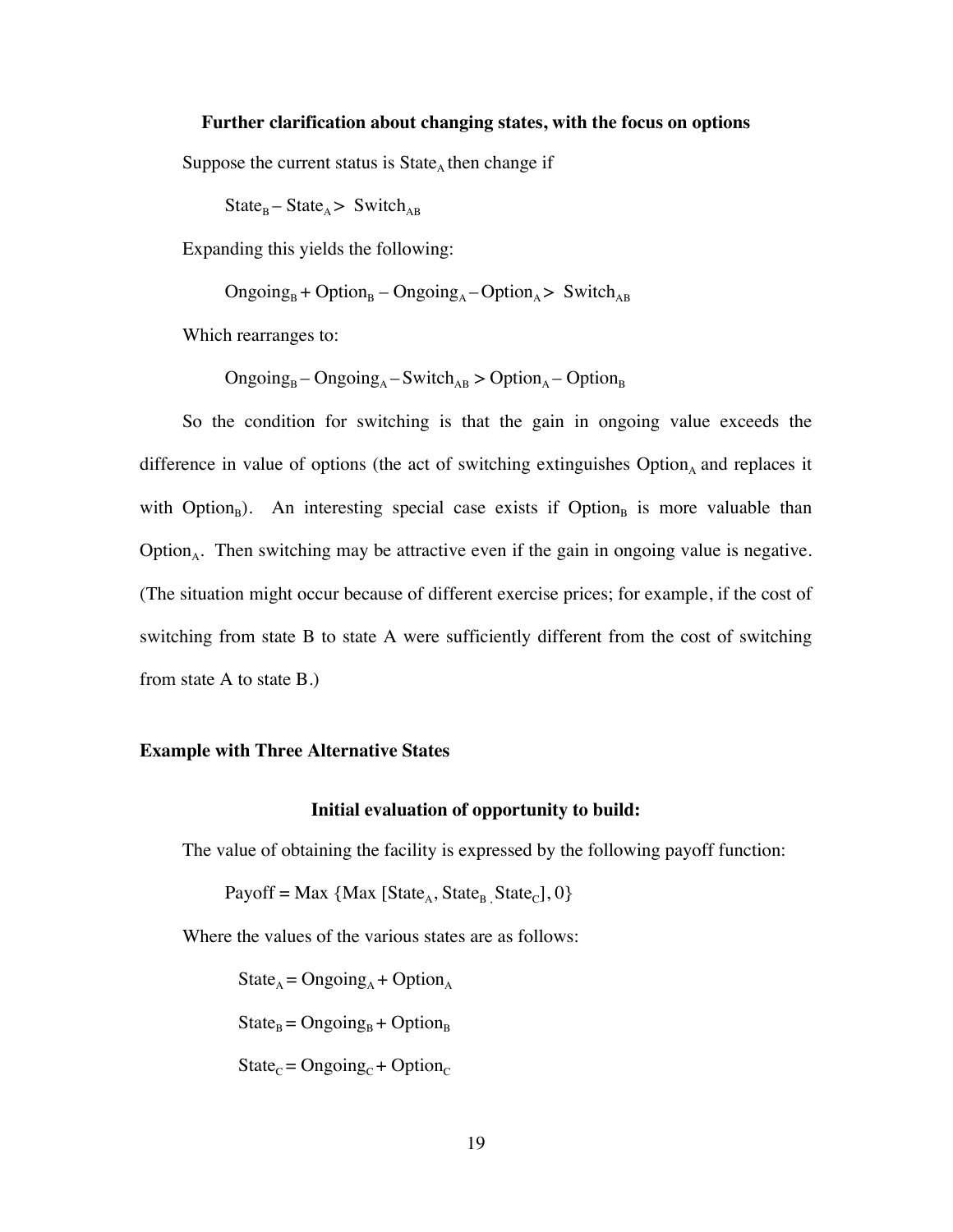Thus the value of being in State<sub>A</sub> includes the value of the facility as an ongoing enterprise in the current mode of operation, plus the values of the options to switch from State<sub>A</sub> to State<sub>B</sub> or from State<sub>A</sub> to State<sub>C</sub>.

The option payoffs, if exercised, are as follows:

PayoffA = Max {Max [(StateB – SwitchAB ), (StateC – SwitchAC )], 0}

Payoff<sub>B</sub> = Max {Max [(State<sub>A</sub> – Switch<sub>BA</sub>), (State<sub>C</sub> – Switch<sub>BC</sub>)], 0}

Payoff<sub>C</sub> = Max {Max [(State<sub>A</sub> – Switch<sub>CA</sub>), (State<sub>B</sub> – Switch<sub>CB</sub>)], 0}

Management would want to change states if the improvement in value from switching is greater than the cost of doing so. Supposing that the current status is State<sub>A</sub> the condition for changing states is the following:

 $State_A < Max$  [(State<sub>B</sub> – Switch<sub>AB</sub>), (State<sub>C</sub> – Switch<sub>AC</sub>)]

Again, the condition for switching is that the gain in ongoing value exceeds the difference in value of the options. Thus it may perhaps be necessary to deal with an intricate array of compound options. Also, as the number of potential states increases, so does the likelihood of the special case in which the existing option might be replaced with others of higher value.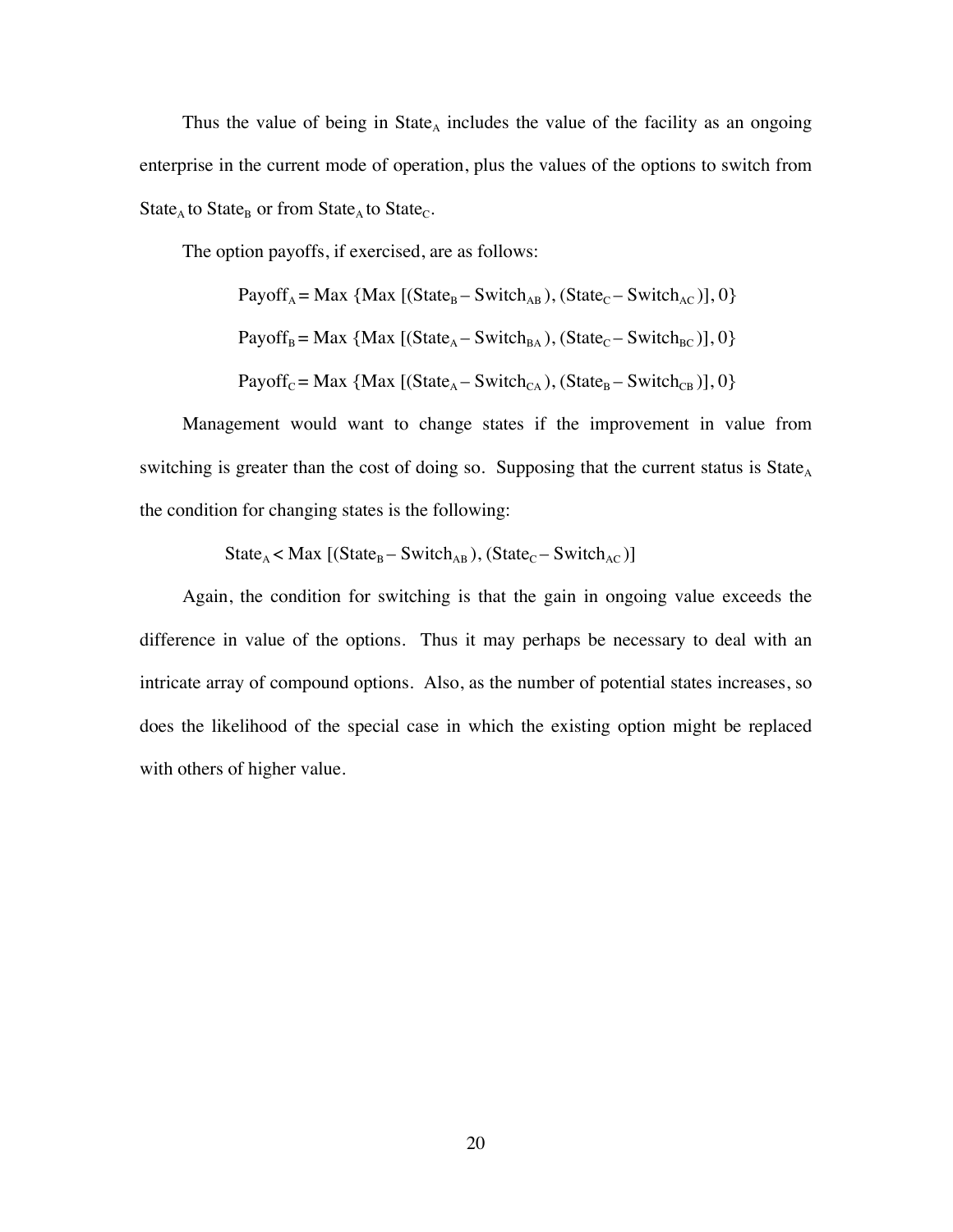## **References**

- Amram, Martha. 2002. *Value Sweep: Mapping Corporate Growth Opportunities.* Boston: Harvard Business School Press.
- Amram, Martha and Nalin Kulatilaka. 1999. *Real Options: Managing Strategic Investment in an Uncertain World.* Boston: Harvard Business School Press.

\_\_\_\_\_\_\_\_\_\_\_\_ 1999. "Disciplined Decisions: Aligning Strategy with the Financial Markets," *Harvard Business Review,* 77(1): 95-104.

\_\_\_\_\_\_\_\_\_\_\_\_ 2000. "Strategy and Shareholder Value Creation: The Real Options Frontier," *Journal of Applied Corporate Finance* 13(2): 15-28.

- Avishai, Bernard. 1989. "A CEO's Common Sense of CIM: An Interview with J. Tracy O'Rourke." *Harvard Business Review,* 67(1): 110-117.
- Bonini, Charles. 1977. "Capital Investment Under Uncertainty with Abandonment Options." *Journal of Financial and Quantitative Analysis* , 12: 39-54.
- Boyle, Phelim P. and Y.K. Tse. 1990. "An Algorithm for Computing Values of Options on the Maximum or Minimum of Several Assets, *Journal of Financial and Quantitative Analysis,* 25: 215-228.
- Brennan, Michael and Eduardo Schwarz. 1985. "Evaluating Natural Resource Investments." *The Journal of Business* , 58:135-158.
- Chen, Andrew H., James A. Conover, and John W. Kensinger. 1998. "Valuing Flexible Manufacturing Facilities as Options to Exchange Assets," *Quarterly Journal of Economics and Finance* 38: 651-674 (special issue on the role of competition and strategy, published by the Bureau of Economic and Business Research, University of Illinois, and JAI Press).
- Copeland, T. and V.Antikarov. 2002. *Real Opions: A Practitioner's Guide*, New York & London: Texere.
- Dixit, Avinash K. and Robert S. Pindyk. 1994. *Investment Under Uncertainty*. Princeton, NJ: Princeton University Press.

\_\_\_\_\_\_\_\_\_\_\_\_. 1995. "The Options Approach to Capital Investment," *Harvard Business Review*, 73(3): 105-115.

Dyl, Edward A. and Kenneth W. Long. 1969. "Abandonment Value and Capital Budgeting (Comment)." *Journal of Finance* , 24:88-95.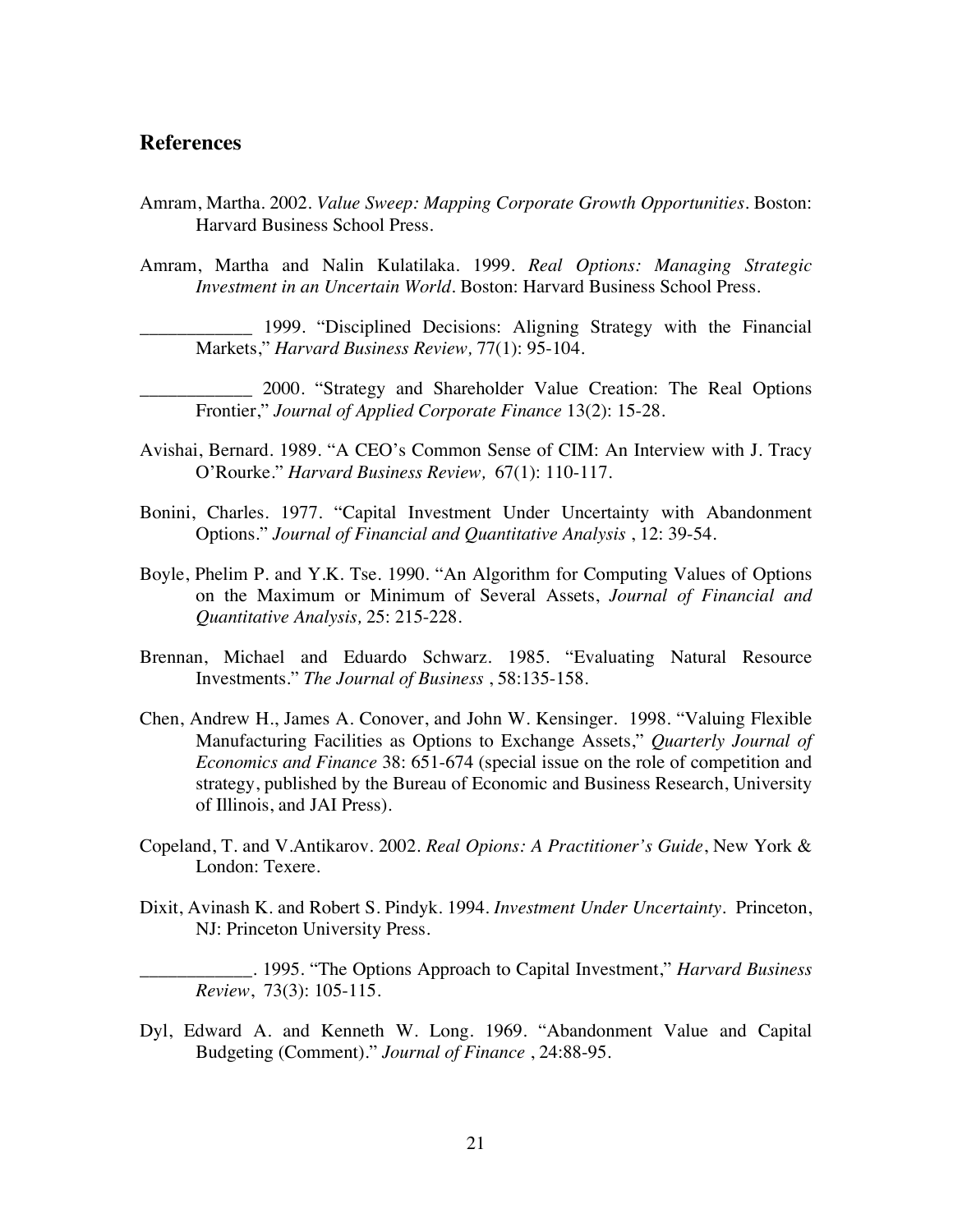- Geske, Robert. 1977. "The Valuation of Corporate Liabilities as Compound Options." *Journal of Financial and Quantitative Analysis,* 12: 541-552.
- Howe, Keith M. and George M. McCabe. 1983. "On Optimal Asset Abandonment and Replacement." *Journal of Financial and Quantitative Analysis* , 18: 295-305.
- Johnson, Herb. 1987. "Options on the Maximum or the Minimum of Several Assets." *Journal of Financial and Quantitative Analysis,* 22: 277-283.
- Howe, Keith M. and George M. McCabe. 1983. "On Optimal Asset Abandonment and Replacement." *Journal of Financial and Quantitative Analysis*, 18: 295-305.
- Kaplan, Robert S. 1986. "Must CIM be Justified by Faith Alone." *Harvard Business Review*, 64(2): 87-95.
- Kensinger, John. 1980. "Project Abandonment as a Put Option: Dealing with the Capital Investment Decision and Operating Risk Using Option Pricing Theory." Working Paper 80-121, Cox School of Business, Southern Methodist University (presented at the annual meeting of the Financial Management Association, October 1980).
- Kensinger, John. 1987. "Adding the Value of Active Management into the Capital Budgeting Equation." *Midland Corporate Finance Journal* , 5(1):31-42.
- Luehrman, Timothy A. 1998. "Strategy as a Portfolio of Real Options," *Harvard Business Review,* 76(5): 89-101.
- Majd, S. and R.S. Pindyck. 1987. "Time to Build, Option Value, and Investment Decisions, " *Journal of Financial Economics,* 18: 7-27.
- Margrabe, William. 1978. "The Value of an Option to Exchange One Asset For Another." *Journal of Finance,* 33: 177-198.
	- 1982. "A Theory of the Price of a Claim Contingent on N Asset Prices.", Working Paper 8210 (September 1982), School of Government and Business Administration, George Washington University.
- McDonald, R. and D. Siegel. 1985. "Investment and the Valuation of Firms When There Is an Option to Shut Down." *International Economic Review,* 26: 331-349.
- Myers, Stewart C. 1977. "The Determinants of Corporate Borrowing." *Journal of Financial Economics,* 5: 147-175.
- \_\_\_\_\_. 1984. "Finance Theory and Financial Strategy." *Interfaces* (January-February): 126-137.
- Myers Stewart C. and Salman Majd. 1985. "Calculating Abandonment Value Using Option Pricing Theory." Sloan School of Management Working Paper, first draft: May 1983, revised: June 1985.